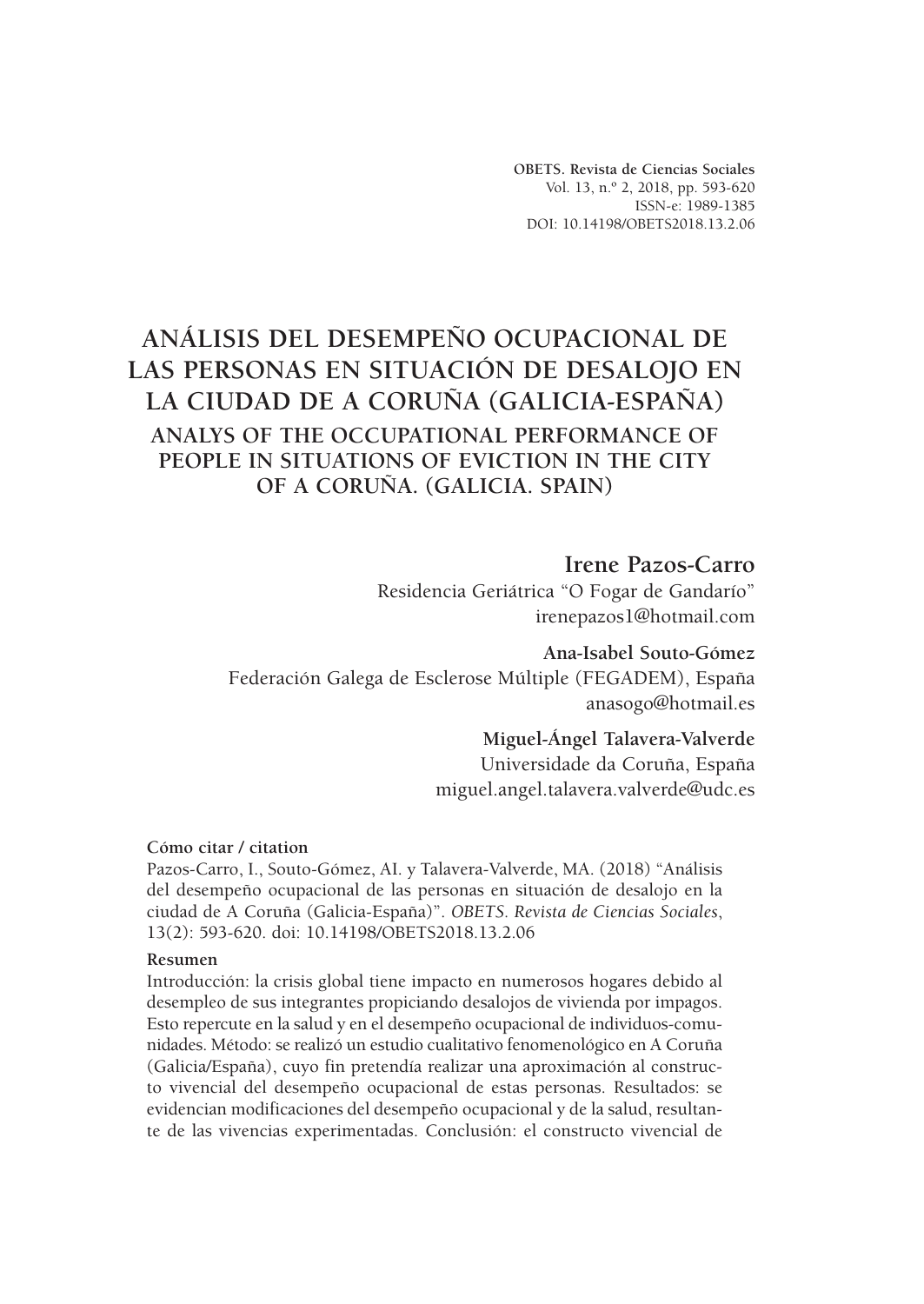desempeño ocupacional se vio influenciado por cambios en contextos/entornos, acciones de actores sociales implicados y modificaciones experimentadas en su desempeño ocupacional y salud.

**Palabras clave**: Desalojo, Desempeño Ocupacional; Salud; Terapia Ocupacional; Crisis de vivienda; Recesión económica.

#### **Abstract**

Introduction: the global crisis has an impact on many households due to unemployment of its members encouraging housing evictions for unpaid. This affects health and occupational performance of individuals-communities. Method: it has been made a phenomenological qualitative study in A Coruña (Galicia / Spain), whose purpose intended to make an approach to the experiential construct occupational performance of these people was conducted. Results: show modifications of occupational performance and health, resulting from the experienced experiences. Conclusion: Experiential construct occupational performance was influenced by changes in contexts/environments, actions of social actors involved and experienced changes in their occupational performance and health.

**Key words**: Eviction, Occupational Performance; Health; Occupational therapy; Housing crisis; Economic Recession.

#### **Extended Abstract**

The global crisis has impact in numerous homes because of the unemployment of his members encouraging evictions of house by non-payments. This tax increased of significant way in the last years. According to the last data published by the Statistics National Institute, in the first quarter of 2015, produced a total of 11.250 executions mortgage of houses, 0,9% more than the last quarter of 2014 and 5,2% less than in the same quarter of 2014. If we take into account the total number of familiar houses (18.363.500) existent in Spain in the first quarter of 2015, 0,048% initiated an execution mortgage in this period. To regional level, in the first quarter of 2015 Andalucia (5.058) registered the greater number of executions mortgage of houses, in front of The Rioja and Basque Country (both with 70). Galicia, finds in an intermediate place (8/17) with a total of 445 executions mortgage of houses . All this situation repercussion in the health and in the exert occupational of individualscommunities.

We frame this work of investigation in a qualitative methodology, to treat to understand the group of characteristics interrelated with the eviction from the perspective experiential of the people. We realise a design phenomenological based in studying the human experience lived, the existential meanings dice by each person based in the perspective experiential of the protagonists, that is to say from the daily experience.

This work of investigation framed inside two paradigm (methodological and of the profession). The first, went a constructivist paradigm, since the investigation allocated to the analysis of the reality, to recognise it and explore it in his historical dimension, built, dynamic and divergent to contribute to the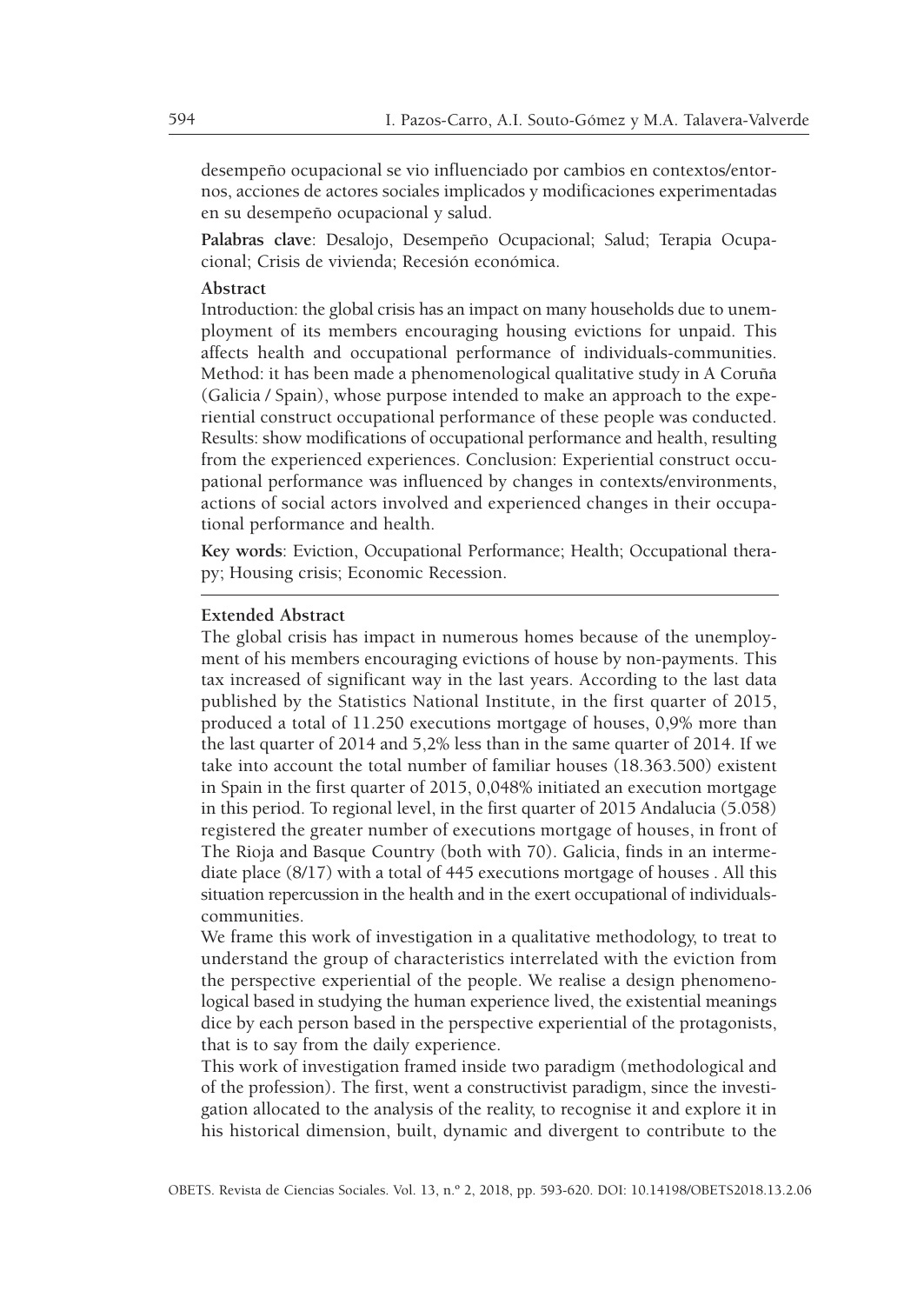transformation and to the compression of the internal and deep relations in a process of investigation with a subjective interval so much by part of the subject researcher as of the object-subject investigated. The second corresponds with the social paradigm of the occupation, with influences of theories linked to the occupational therapy community or social, political occupational therapy and social and theory of the occupational nature.

The territory in which we have carried out the work was: city A Coruña, which stands out for having the highest figures of executions mortgage in all the autonomous community of Galicia. The study lasted 7 months, had the favourable report of the committee of ethical of investigation with the code (2016/024). The informants have selected them using an intentional theoretical sampling open, allowing find categories of people that contributed theoretical concepts of greater importance for the development of the study. To expand the possibility to interview to other people use the strategy of sampling in ball of snow. Besides we realise a triangulation of sources of data with the end to enrich the information of a social reality endowing it of methodological rigour. In summary, on the one hand study the experience of the people in situation of evictions explained by the own leading, and by another the vision of the organisms that are involved in this process. We explain besides, with participation in the process like external evaluator of a person with political charge recognised in the City council of A Coruña in the to the area of social justice and cares, with recognition and experience in this thematic and investigations in this context.

The collected of data established it by means of the interview in depth and the newspaper of field. Besides, the recordings collected in format audio by means of a digital recorder were transcribed literally, beside the data of the participants that employed for the coding and the profile sociodemographic. For the analysis of the data use an approach or approximation inductive since we happen from specifics to generals with the object to explore and describe and afterwards generate theoretical perspectives. We realise an analysis of the interviews in depth and of the annotations collected in the newspaper of field. With the object to guarantee the confidentiality of the process, each recording register it with an alphanumeric code, that only the researchers of the study knew.

The results obtained aim to modifications in the exert occupational of the participants, standing out variable of surroundings and contexts, patterns of exert and areas of the occupation. Besides, it stands out the affectation regarding the health of the people, and the importance of the social actors involved, so many social movements, public or private institutions and banking entities. The main finding obtained and ascertained with the scientific literature, shows a relation between the health of the families in situation of eviction and how these manage his everyday life in surroundings/different contexts to which until the moment presented. In relation to the findings of the investigation, can ascertain that the elements that form the exert occupational of the participants, saw engaged and generated in the people to study an effect dominated, with visible changes in them and in the form to realise the occu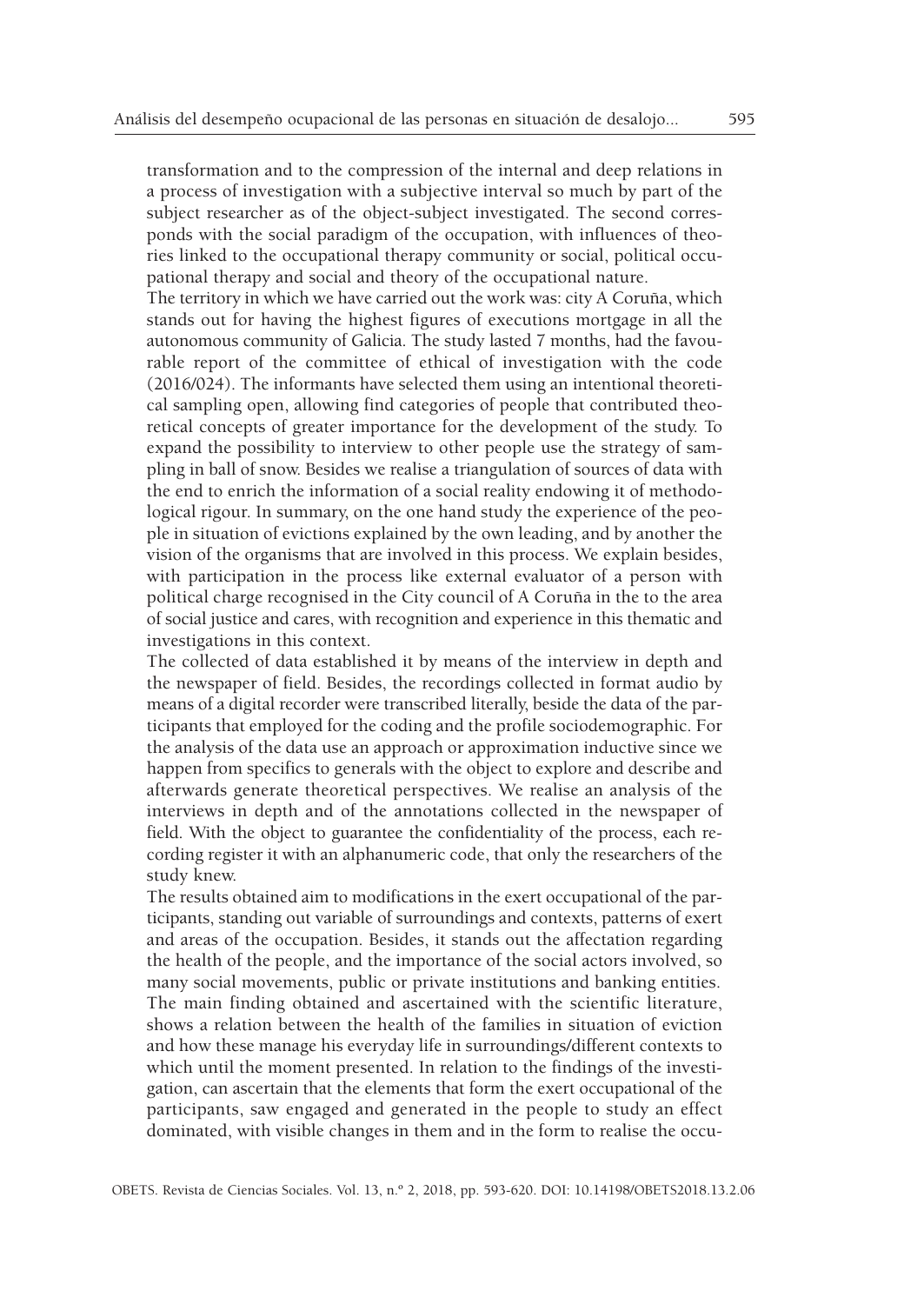pation in his surroundings/context, as they realised it until the moment. Regarding the findings that relate the commitment of the health in relation to the socioeconomic situation in which they find the protagonists, find evidences that corroborate said affirmations.

In accordance with the aims posed, and to the light of the results affirm that the construct experiential of exert occupational of the people that find in this situation sees influenced by several factors: changes in his contexts/surroundings, actions of all the social actors involved in this situation, modifications that these people suffer in his exert occupational and in his health like consequence of the to scale global phenomenon. Regarding the exploration of the exert occupational and the balance of the same, has corroborated the affectation that the informants perceived, because of the different repercussions in the personal contexts, temporary, physical and social surroundings, as well as in the distinct areas of the occupation, key elements in the exert occupational and his balance. Finally, stand out that the confluence of all the previously mentioned factors, of external character to the person and promoted by situations of nature political and economic, had like result a situation of occupational deprivation that nick the health of the population.

#### **INTRODUCCIÓN**

Una de las consecuencias más reseñables de la crisis económica que está afectando a nivel mundial es el desempleo y los fenómenos de desahucios, situación en la que se encuentran actualmente más de 600.000 familias españolas a causa del impago de sus alquileres o hipotecas (Mangot, 2013). Antes de continuar explicando las consecuencias que la crisis de los desahucios tiene en la sociedad española, es necesario clarificar algunos términos que circunscriben este proceso. En primer lugar, debemos diferenciar los conceptos "ejecución", "lanzamiento" o "desahucio". Si revisamos las definiciones de la Real Academia Española (2015) (*in extenso* RAE) el término ejecución, se entiende como "procedimiento judicial con embargo y venta de bienes para pago de deudas". El desahucio es definido como "dicho de un dueño o arrendador: despedir al inquilino o arrendatario mediante una acción legal". Por último, se encuentra el concepto de lanzamiento haciendo referencia a "despojo de una posesión o tenencia por fuerza judicial". Los términos "desahucio" y "lanzamiento" son utilizados como sinónimos, y se refieren al momento concreto en que la vivienda es despojada del propietario o inquilino, posterior a la subasta, de manera que se le obliga a abandonarla. Esta diferencia se observa fácilmente al explicar el proceso de ejecución hipotecaria (abarcando ejecuciones por impago de hipoteca o de alquiler) desde el momento del impago hasta el lanzamiento. Por último, el término "ejecución" se utiliza para referirse a todo el proceso, desde el aviso de impago hasta la fase posterior a la subasta de la vivienda, proceso que será explicado más adelante (Plataforma de Afectados por la Hipoteca, 2014).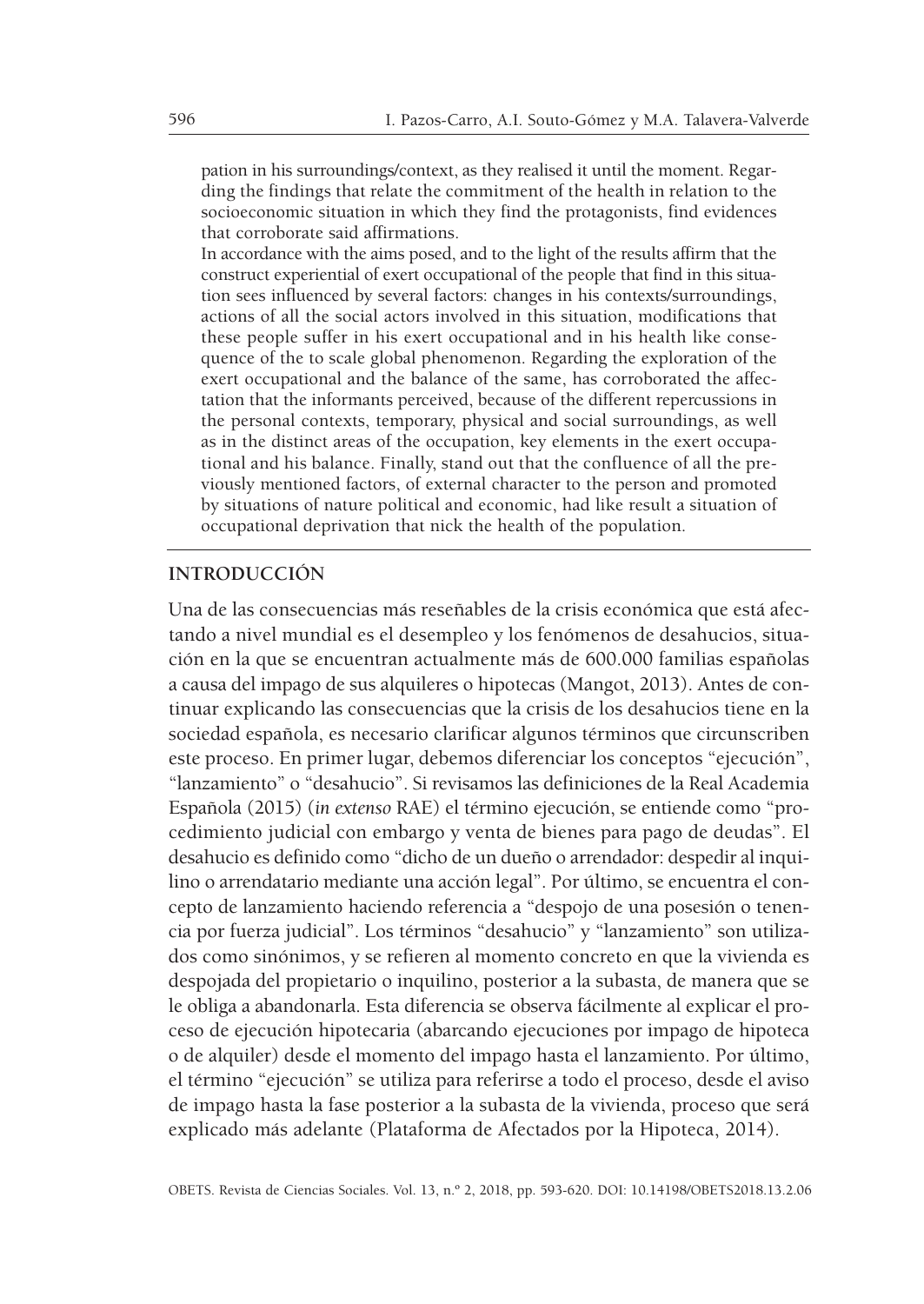Todos estos procesos descritos presentan diferentes etapas por las que la persona afectada discurre. La primera fase de este proceso es la notificación de retraso del pago de las cuotas por parte de la entidad bancaria, estableciendo un plazo de 10 días para que el deudor pague la deuda, ya que en caso contrario, recibiría una nueva notificación sobre la fecha estimada de subasta de su vivienda. Hasta este momento, se pueden tomar una serie de medidas legales para intentar paralizar el proceso: negociar con la entidad bancaria, solicitar abogado de oficio, recurrir a la dación en pago, presentar alegaciones ante el tribunal Europeo de Justicia por cláusulas de contratos abusivas, o de manera previa al desahucio, acudir a la Administración Pública, solicitar ayuda de Servicios Sociales o recurrir a las asociaciones, plataformas o movimientos sociales de apoyo a las personas en situación de ejecución hipotecaria. Una vez la vivienda sea subastada, el banco es propietario del 70% del valor de la tasación, y la persona recibe una tercera notificación comunicándole el plazo del que dispone para abandonar su vivienda. Esta última fase, se puede realizar por dos vías: judicial o extrajudicial. Tras el abandono de la vivienda se produce el desa hucio o lanzamiento, para el cual en algunos casos, se requiere de la intervención de las fuerzas del estado (Plataforma de Afectados por la Hipoteca, 2014).

La crisis global, resultante, entre otras, de la supuesta negligencia de bancos y cajas (Colau y Alemany, 2012) tiene impactos sociales en numerosos hogares, los ingresos económicos se ven disminuido debido a situaciones de desempleo (Mangot, 2013). Esta tasa se incrementó de manera significativa en los últimos años siendo ésta) del 8.42% en el primer trimestre de 2007 y del 23.70% en el cuarto trimestre de 2014, lo cual implica un aumento de más del doble en siete años (Instituto Nacional de Estadística, 2015) (*in extenso* INE). Este fenómeno cobró relevancia en los últimos años, incrementándose considerablemente. El 2011 pasó a ser un año negro y será recordado como el año de la indignación, de las protestas del desarrollo de movimientos sociales. Desde el 2011 hasta el 2014 se dieron una serie de situaciones donde la crisis económica fue en aumento, el poder del sector financiero comenzó a tambalearse, empezó de forma notable la desigualdad de ingresos económicos y se inició el drama de las hipotecas (Castell, 2013). Según los últimos datos publicados por el INE (2015), en el último trimestre del año 2014 se llevaron a cabo, a nivel nacional, un total de 8.780 ejecuciones hipotecarias. En el primer trimestre de 2015, se produjeron un total de 11.250 ejecuciones hipotecarias de viviendas, un 0,9% más que el último trimestre de 2014 y un 5,2% menos que en el mismo trimestre de 2014. Si tenemos en cuenta el número total de viviendas familiares (18.363.500) existentes en España en el primer trimestre de 2015, el 0,048% iniciaron una ejecución hipotecaria en ese periodo. A nivel regional, en el pri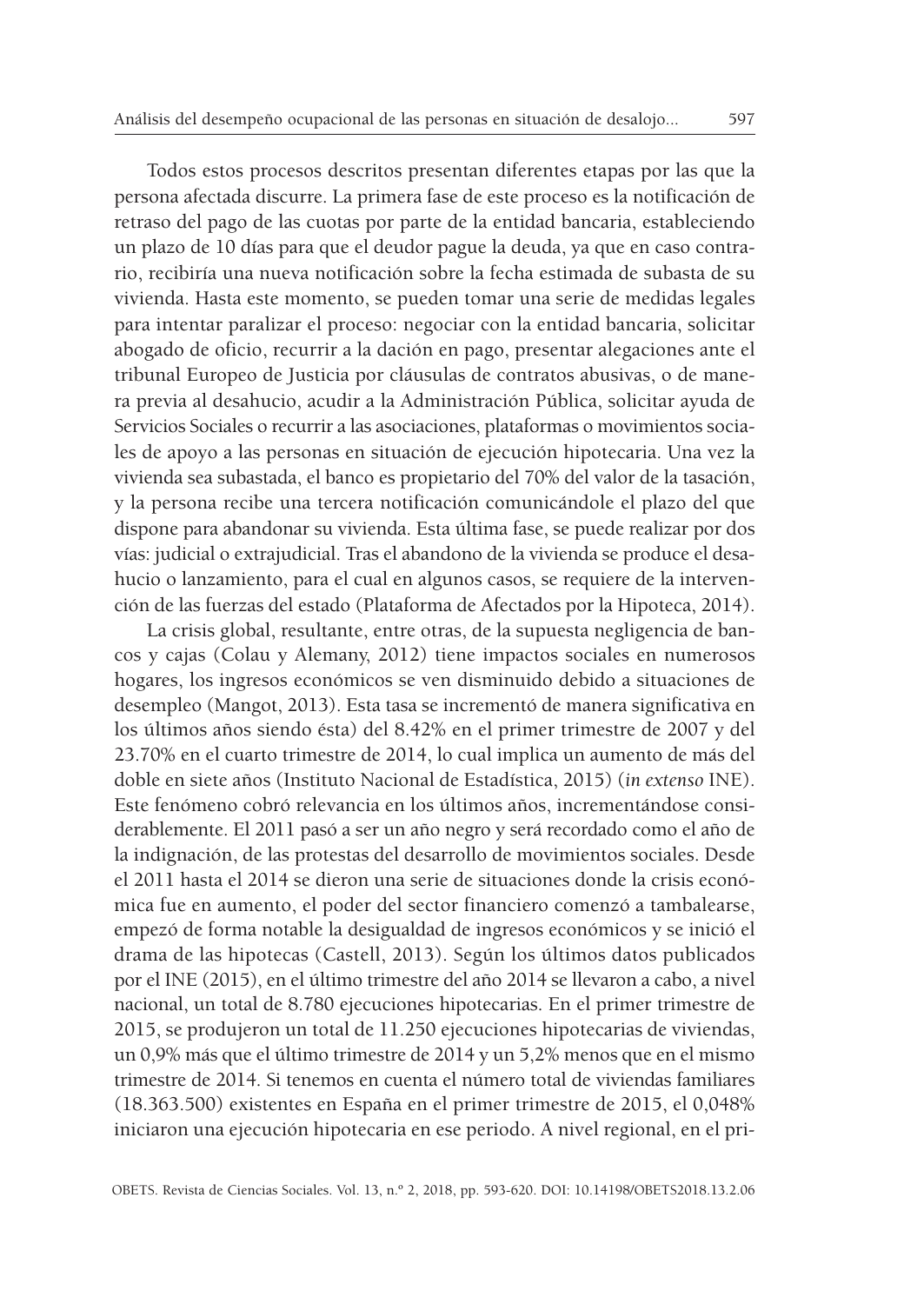mer trimestre de 2015 Andalucía (5.058) registraba el mayor número de ejecuciones hipotecarias de viviendas, frente a La Rioja y País Vasco (ambas con 70). Galicia, se encuentra en un puesto intermedio (8/17) con un total de 445 ejecuciones hipotecarias de viviendas. Según el Instituto Gallego de Estadística (2015) (*in extenso* IGE), en el año 2014 se llevaron a cabo 2016 ejecuciones hipotecarias, y un total de 325 por impago de alquileres, siendo A Coruña (838) una de las provincias con más casos.

Dejando a un lado las repercusiones económicas y abarcando las consecuencias que la crisis tiene en todos los niveles, encontramos que el aumento de estos procesos de ejecución de las viviendas por impago, de alquiler o hipotecario, tiene consecuencias en otras esferas de la sociedad española. Los movimientos del tercer sector dirigido por los ciudadanos que luchaban por el derecho a una vivienda justa ante un ciclo económico adversos (Sequera, 2011), dieron paso tras la explosión de la burbuja inmobiliaria al desarrollo de movimientos sindicales y sociales, cuyo objetivo es la defensa de las personas afectadas por esta situación, como son "Democracia Real YA!", "Juventud Sin Futuro" "Movimiento 15-M" o, el de mayor éxito por su repercusión social, "Plataforma de Afectados por la Hipoteca" (*in extenso* PAH). La PAH surge del movimiento "V de vivienda" y destaca frente a los demás por diversos factores: estructurales, de coordinación, repercusión social o efectividad en las acciones. Desde su nacimiento en Barcelona en 2009, paralizó 2045 desahucios y, en su obra social, se realojaron a 2500 familias (Cano y Extezarreta, 2014). Una de las claves del éxito de la PAH es la manera en la que surge y la velocidad en la que se disemina por el resto del país. Este movimiento se creó a partir de la unión de personas afectadas y sobrepasadas con esta situación, que abogaban por el cambio social (Mangot, 2013). La actividad de los núcleos que componen la PAH, ofreciendo sinergias entre sí y su carácter asambleario fue la clave del éxito funcional de esta plataforma (Adell *et al.*, 2014). La PAH se define como un movimiento social, conformado por afectados y voluntarios, que llevan a cabo acciones de asesoramiento, movimientos de protesta, concentraciones y difusión del fenómeno. Según Cano y Etxezarreta (2014), el movimiento anti-desahucios en España es convulso en cuanto a la denuncia y defensa de las vulnerabilidades relacionadas con la vivienda, encajando en un marco de innovación social, (convergencia de iniciativas sociales y comunitarias destinadas a satisfacer necesidades sociales).

La PAH cubrió numerosos escenarios cuya responsabilidad correspondía a las administraciones públicas (Adell *et al.*, 2014). Esta plataforma fue clave para lidiar con numerables situaciones tales como las grandes desigualdades a nivel social, tendiendo a una desaparición del estado de bienestar y a una mayor ruptura de clases sociales. Algunos autores y autoras comparan este fenó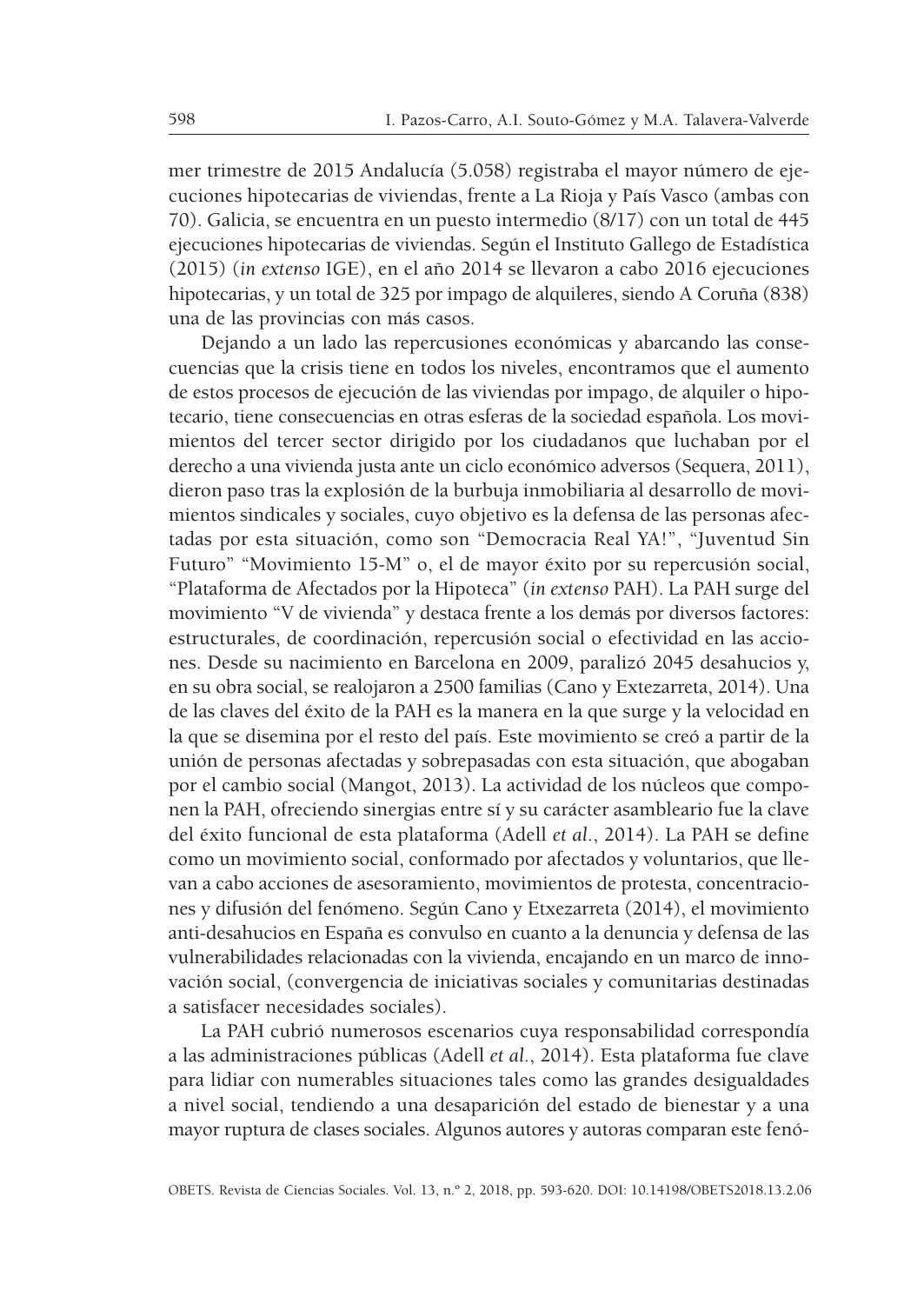meno con la crisis Argentina de 2001 (De la Rosa, 2014), pero también existen fenómenos comunes en otros países: la crisis inmobiliaria en Estados Unidos, Inglaterra o Grecia incrementó el número de suicidios entre los años 2005- 2010, pasando a ser la segunda causa de muerte (Fowler *et al.,* 2015). En España, se observan cierta influencia de factores socioeconómicos relacionados con pérdida del empleo o vivienda y la afectación de la salud mental en personas allegados que se encuentran en esta situación, aumentando así los episodios de depresión, dependencia al alcohol o fármacos, malestar general, bajo estado de ánimo, o aumento de la tentativas autolíticas (Menéndez *et al.,* 2013). Autores como Gil y Campuzano (2014) desarrollan la idea de que a consecuencia de las crisis hay más sectores de la población expuestos a la pobreza, desempleo, exclusión y precariedad laboral, lo cual puede aumentar la desigualdad social de la salud.

Para destacar la importancia que todos estos factores que hemos detallado tienen en la salud de las personas y comunidades, debemos tener en cuenta la actual definición de salud y determinantes sociales de la salud (*in extenso* DSS). La salud es definida por la Organización Mundial de la Salud (*in extenso* OMS) (López y Frías-Osuna, 2000) en el año 1946 como estado de completo bienestar físico y mental, y no solo la ausencia de enfermedad. Esta definición fue criticada por diversos autores y autoras a mediados del siglo XX por considerarla estática, subjetiva y utópica, por lo que se propusieron diversas alternativas. Actualmente, se evolucionó hacia un concepto dinámico y ecológico de salud, en el cual se incluye la interacción entre cuatro factores: biología humana (genética, envejecimiento), estilo de vida (conductas de salud), medio ambiente (contaminación química, física, biológica, psicosocial y cultural) y el Sistema de Asistencia Sanitaria. En el año 2003, la OMS (Mejía, 2013) propuso crear una política de relación de conocimiento y acción para enfocar sus intervenciones a reducir las inequidades en salud, y en 2005 se conformó la Comisión de Determinantes Sociales de la Salud (*in extenso* CDSS), los cuales son definidos como aquellos factores biológicos, ambientales, políticos, económicos y culturales que determinan y condicionan la salud de población en general, y que dependiendo de su naturaleza (positiva o negativa) pueden ser factores de protección o de riesgo. A partir de ese momento, se realizaron múltiples investigaciones acerca de cómo influyen los factores socioeconómicos en la salud de las personas.

Para comprender la transcendencia que esta situación tiene desde la perspectiva de la terapia ocupacional, debemos comenzar mencionando que esta es una disciplina que promueve la salud y el bienestar de las personas a través de la ocupación, siendo su meta primordial que todas ellas participen en las ocupaciones que personalmente quieren hacer, necesitan hacer o que en su cultu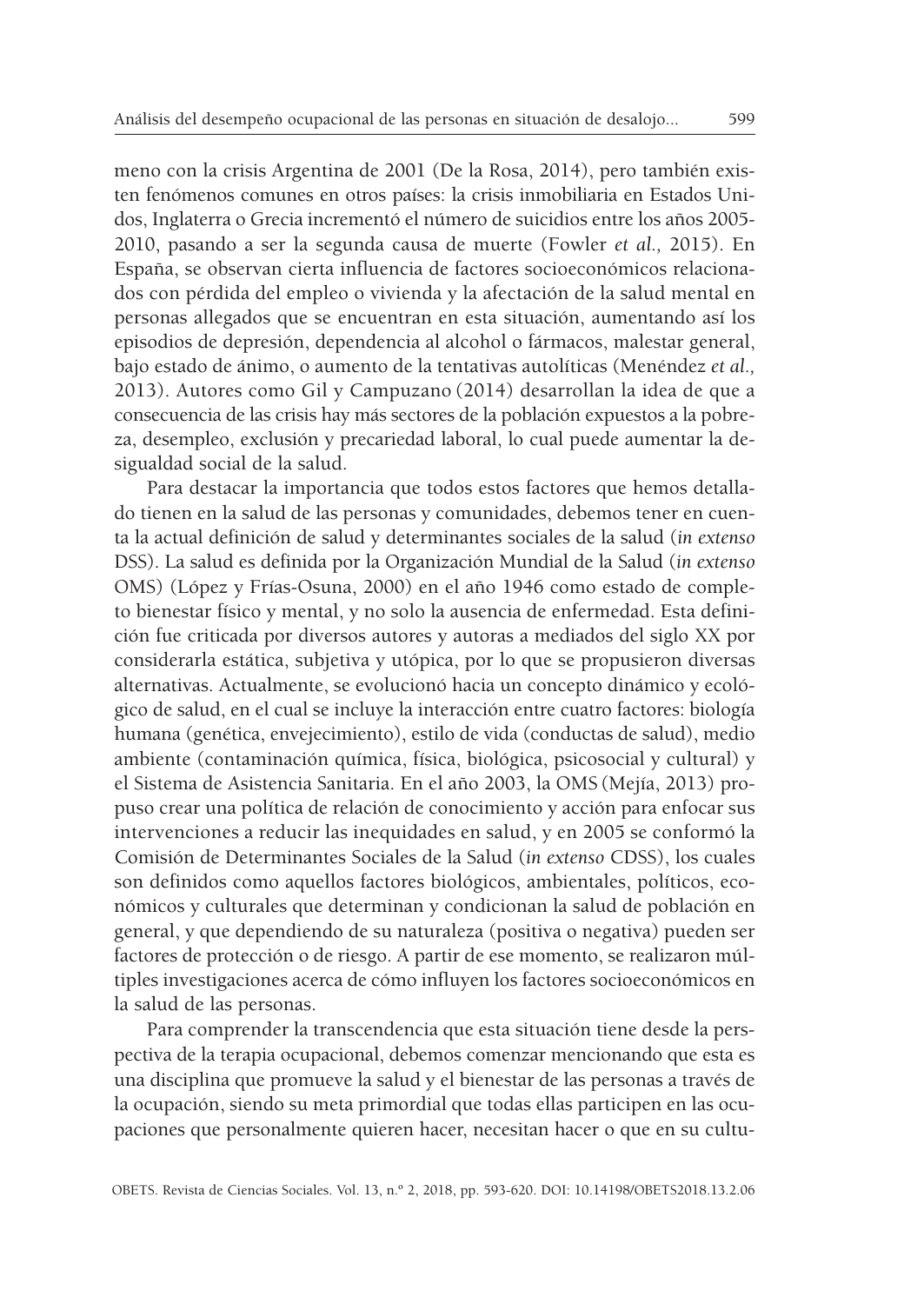ra y sociedad se espera que hagan (Moruno y Romero, 2003). Su práctica se basa en la idea de que el ser humano es un ser ocupacional por naturaleza ya que las actividades que realiza la persona, aportan significado a su vida, organiza el espacio y el tiempo en los que se lleva a cabo y permite a la persona relacionarse con sus entornos y contextos. Además la ocupación, potencia el bienestar psicológico y social de la persona (aspectos esenciales en el concepto actual de salud) está relacionado con la capacidad de la ésta para realizar ocupaciones socialmente valoradas Wilcock (2006). Esto tiene sentido en lo relativo a la perspectiva de Moruno y Romero (2003), desde la cual la ocupación es una pieza esencial en la consecución del bienestar y, como consecuencia, en su estado de salud, al ser el vehículo que la relaciona con su entorno y contexto y que permite que se desarrolle en éstos de manera significativa.

De esta interacción entre persona-entorno-ocupación surge el concepto de desempeño ocupacional, el cual es responsable de las variaciones del estado de bienestar y calidad de vida. Para garantizar un beneficio en estos aspectos, es necesario que el desempeño ocupacional esté equilibrado (Gómez, 2006), entendiendo éste, como resultado de la adaptación a nivel interno del individuo en base a las demandas del entorno por medio de las actividades en las que nos comprometemos.

Además, se observa que la persona-ocupación-entorno forma una tríada que garantiza la salud y el bienestar de las personas y comunidades, y por ende equilibrio en el desempeño ocupacional. Este, puede verse afectado por la variación de cualquiera de sus componentes. Un desequilibrio causado por factores externos de carácter político o económico, conduciría a la deprivación ocupacional (Towsend y Wilcock, 2004) siendo responsable de dificultar o impedir el acceso a recursos y oportunidades de participación en actividades que resultan culturalmente significativas en el entorno de las personas o comunidades, repercutiendo en el desarrollo social, cultural y económico.

Por tanto, teniendo en cuenta que aquellas personas que se encuentran afectadas por la crisis de los desalojos en Galicia presentan una pérdida de su hogar, el cual es una parte esencial en su entorno y desarrollo de la ocupación, se considera importante realizar un análisis del desempeño ocupacional de estas. Para ello nuestro objetivo general será el de realizar una aproximación al constructo vivencial del desempeño ocupacional de las personas en situación de desalojo. Mientras que los objetivos específicos: (a) explorar las características básicas del desempeño ocupacional, (b) analizar los elementos del equilibrio ocupacional, (c) indagar la gestión de los informantes sobre los entornos y contextos desde donde se desarrolla la ocupación.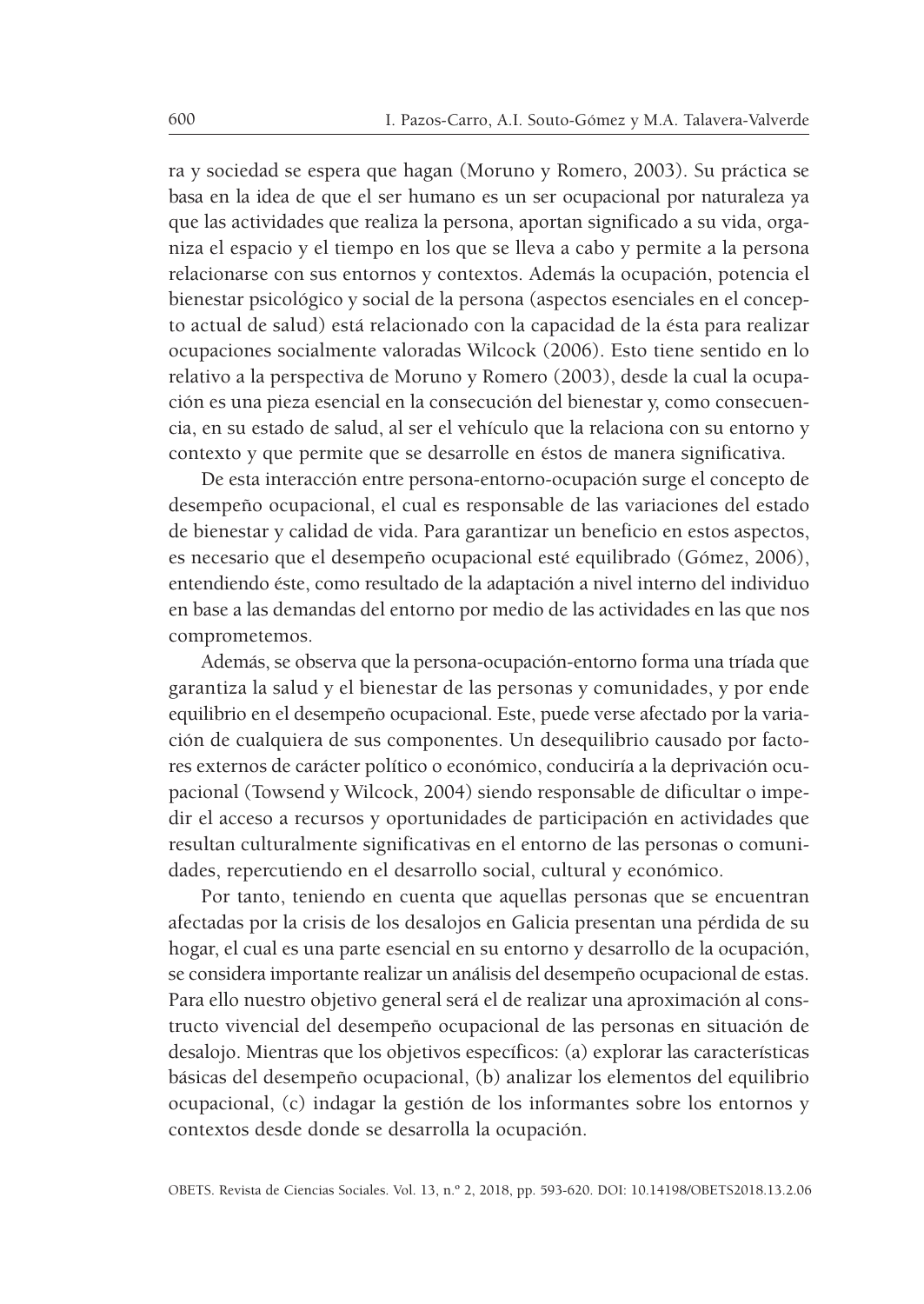#### **METODOLOGÍA**

#### **Diseño del estudio**

Enmarcamos este trabajo de investigación en una metodología cualitativa, para tratar de entender el conjunto de características interrelacionadas con el desalojo desde la perspectiva vivencial de las personas (Ruiz, 2012). Realizamos un diseño fenomenológico (Salgado, 2007) fundamentado en estudiar la experiencia humana vivida, los significados existenciales dados por cada persona basados en la perspectiva vivencial de los protagonistas, es decir desde la experiencia cotidiana (lo básico de la vida, el aspecto más primario que aporta identidad y significado) (Talavera, 2012).

Este trabajo de investigación se enmarcó dentro del paradigma metodológico constructivista interpretativo (Guba y Lincoln, 2002), ya que la investigación se destinó al análisis de la realidad, a reconocerla y explorarla en su dimensión histórica, construida, dinámica y divergente para contribuir a la transformación y a la compresión de las relaciones internas y profundas en un proceso de investigación con un intervalo subjetivo tanto por parte del sujeto investigador como del objeto-sujeto investigado. Sin embargo, el paradigma de la terapia ocupacional corresponde con el paradigma social de la ocupación (Morrison *et al.*, 2011), con influencias de teorías vinculadas a la terapia ocupacional comunitaria o social, terapia ocupacional política y social y teoría de la naturaleza ocupacional e inferencias del Occupational therapy practice framework: Domain and process (American Occupational Therapy Association, 2014) como modelo profesional de terapia ocupacional en la categorización de datos.

#### **Participantes**

El territorio en el que hemos llevado a cabo el trabajo fue: ciudad A Coruña, la cual destaca por tener las cifras más altas de ejecuciones hipotecarias en toda la comunidad autónoma de Galicia. Hemos seleccionado a las personas informantes utilizando un muestreo teórico intencionado abierto (Hernández *et al.*, 2010b), permitiendo encontrar categorías de personas que aportasen conceptos teóricos de mayor relevancia y que cumplieran unos criterios de selección para el desarrollo del estudio. En la tabla 1, se especifican los criterios de selección empleados en cada categoría de informantes.

Para ampliar la posibilidad de entrevistar a otras personas utilizamos la estrategia de muestreo en bola de nieve (Hernández *et al.*, 2010b), consistente en que una vez se estableció el contacto con algunos informantes, éstos y éstas facilitaron el contacto y ubicación de otros y otras. Además realizamos una triangulación de fuentes de datos (Okuda y Gómez-Restrepo, 2005) con el fin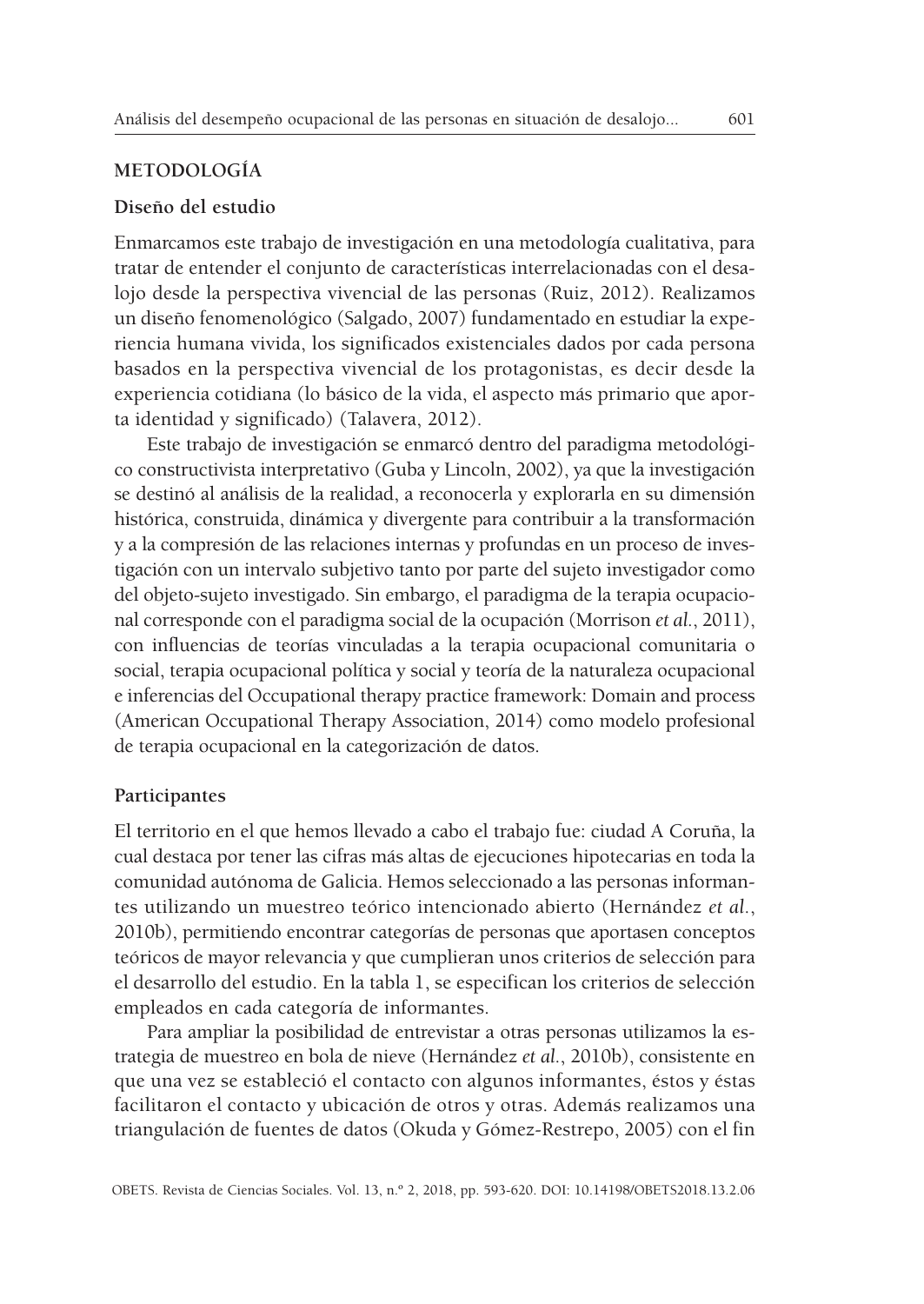|                                                                 | <b>Inclusión</b>                                                                                                                           | Exclusión                                                                 |  |
|-----------------------------------------------------------------|--------------------------------------------------------------------------------------------------------------------------------------------|---------------------------------------------------------------------------|--|
| Criterios selección<br>personas en<br>situación de              | Edad igual o superior a los 18 años.                                                                                                       | Presentar un problema de<br>salud que perjudique la<br>recogida de datos. |  |
| desalojo.                                                       | Ser el titular de la hipoteca por la que se<br>realiza el desalojo.                                                                        | Residir fuera del área<br>metropolitana de A Coruña.                      |  |
|                                                                 | Encontrarse en situación de desalojo por<br>impago de la hipoteca de su residencia.                                                        | Ser propietario de dos<br>viviendas.                                      |  |
|                                                                 | Encontrarse con el proceso de desalojo<br>finalizado o a partir de la fase pre-<br>subasta.                                                |                                                                           |  |
| Criterios selección<br>organismos<br>defensores de<br>derechos. | Unidades u organizaciones cuyo objeto<br>sea el establecimiento o la defensa de<br>los intereses de las personas en<br>situación desalojo. | Entidades con ánimo de<br>lucro.                                          |  |
|                                                                 | Sede física en la ciudad de A Coruña.                                                                                                      | Llevar a cabo acciones de<br>carácter asistencial.                        |  |
|                                                                 | Carácter público o informal.                                                                                                               |                                                                           |  |
| Criterios selección<br>entidades                                | Organismos con carácter público,<br>privado y colectivos sociales.                                                                         | Actuaciones dirigidas a la<br>asesoría jurídica.                          |  |
| intervención<br>comunitaria.                                    | Sede en la ciudad de A Coruña.                                                                                                             | Actuaciones en el ámbito<br>socioeducativo.                               |  |
|                                                                 | Trabajar junto a personas mayores de<br>edad en situación de desalojo<br>hipotecario.                                                      |                                                                           |  |
|                                                                 | Entidades de intervención social.                                                                                                          |                                                                           |  |

# **Tabla1. Criterios de inclusión y exclusión empleados para seleccionar la muestra**

Fuente: elaboración propia. 2016

de enriquecer la información de una realidad social dotándola de rigor metodológico. En resumen, por un lado estudiamos la vivencia de las personas en situación de desalojo contada por los propios protagonistas, y por otro la visión de los organismos que están involucrado en este proceso.

El número final de informantes fue *n=*11 participantes (tabla2), a los cuales accedimos por medio de la figura del g*atekeeper<sup>1</sup>.* Detuvimos la recolección de datos mediante las entrevistas cuando los datos adicionales no aportaban

<sup>&</sup>lt;sup>1</sup> Persona que tuvo un papel regulador en el acceso al campo, es decir autorizándonos y facilitándonos la entrada en el ambiente. Ayudó en la localización de personas participantes, pero no influyó en la selección de estas para el estudio.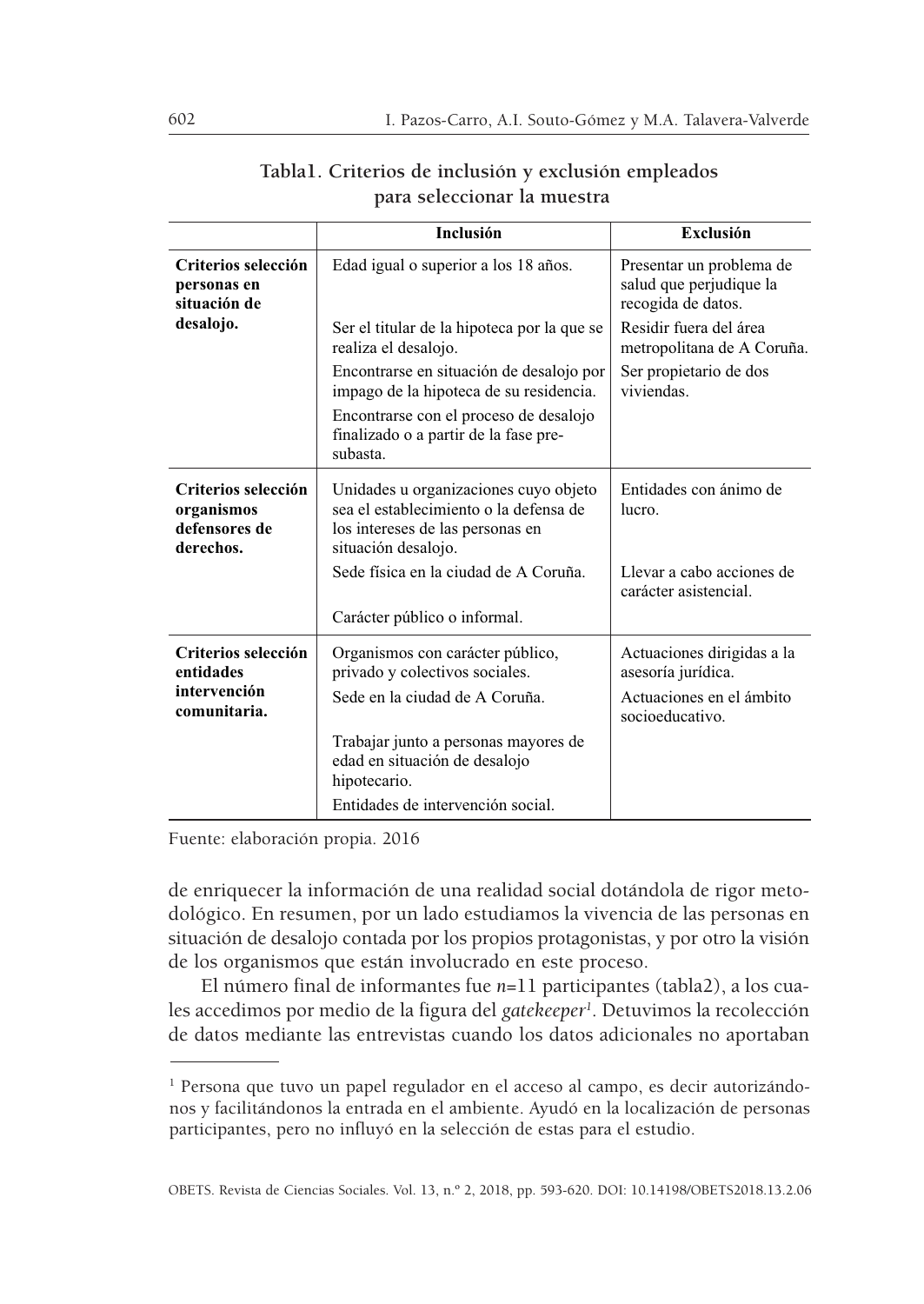| Código              | G | E  | ROrg                        | <b>REst</b>              | N   | Entidad                              | <b>ROL</b>                                   |
|---------------------|---|----|-----------------------------|--------------------------|-----|--------------------------------------|----------------------------------------------|
| A1M36U              | M | 36 | <b>SEMIURB</b><br>(Uruguay) | URB<br>(A Coruña)        | Ur  | Stop Desahucios<br>(A Coruña)        | Afectado                                     |
| C1F31TS             | F | 31 | <b>URB</b><br>(A Coruña)    | <b>URB</b><br>(A Coruña) | Esp | Caritas                              | Trabajadora Social                           |
| A3F39U              | F | 39 | <b>URB</b><br>(A Coruña)    | <b>URB</b><br>(A Coruña) | Esp | Stop Desahucios<br>(A Coruña)        | Afectada                                     |
| A6F34U              | F | 34 | <b>URB</b><br>(A Coruña)    | <b>URB</b><br>(A Coruña) | Esp | Stop Desahucios<br>(A Coruña)        | Afectada                                     |
| A7F37U              | F | 37 | <b>URB</b><br>(A Coruña)    | <b>URB</b><br>(A Coruña) | Esp | Stop Desahucios<br>(A Coruña)        | Afectada                                     |
| V2M34               | M | 34 | <b>URB</b><br>(A Coruña)    | <b>URB</b><br>(A Coruña) | Esp | Stop Desahucios<br>(A Coruña)        | Voluntario,<br>no afectado,<br>portavoz      |
| A5M42U              | M | 42 | URB<br>(A Coruña)           | URB<br>(A Coruña)        | Esp | Stop Desahucios<br>(A Coruña)        | Afectado                                     |
| A2F33U              | F | 33 | <b>URB</b><br>(Ourense)     | URB<br>(A Coruña)        | Esp | Stop Desahucios<br>(A Coruña)        | Afectada,<br>voluntaria                      |
| A4M56U              | М | 56 | URB<br>(A Coruña)           | URB<br>(A Coruña)        | Esp | <b>Stop Desahucios</b><br>(A Coruña) | Afectado,<br>voluntario                      |
| V1F32               | F | 32 | <b>URB</b><br>(Vigo)        | URB<br>(A Coruña)        | Esp | <b>Stop Desahucios</b><br>(A Coruña) | Voluntaria,<br>no afectada,<br>comunicación. |
| C <sub>2F29TS</sub> | F | 29 | URB<br>(A Coruña)           | URB<br>(A Coruña)        | Esp | Caritas                              | Trabajadora Social                           |

**Tabla2. Descripción de informantes**

G: género; E: edad; ROrg: residencia de origen; REst: residencia durante el estudio; N: nacionalidad; ROL: rol en la entidad; URB: urbana; SEMIURB: semiurbana; F: femenino; M: masculino; Esp: Española; Ur: Uruguaya. Fuente: elaboración propia. 2016.

al desarrollo de la teoría, es decir cuando se llegó a la saturación teórica (Arias y Giraldo, 2011). Las características socio-demográficas de la población de estudio la conformaron 7 participantes mujeres y 4 hombres con edades comprendidas entre los 27 y 56 años. Contamos además, con participación en el proceso como evaluadora externa (Hernández *et al.*, 2010a) de una persona con cargo político reconocido en el Ayuntamiento de A Coruña en el al área de justicia social y cuidados, con reconocimiento y experiencia en esta temática e investigaciones en este contexto.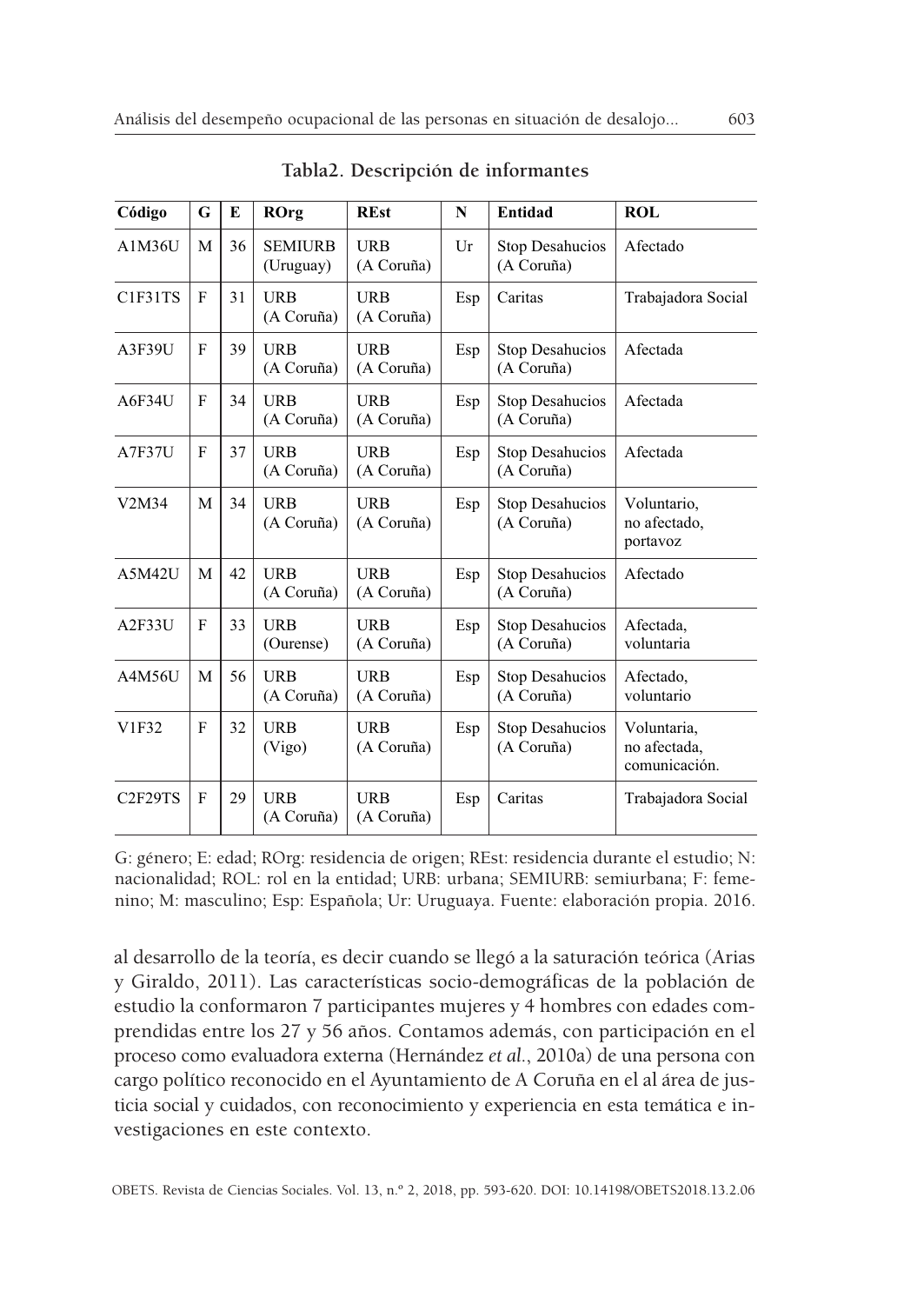#### **PROCEDIMIENTOS**

El estudio duró 7 meses, contó con el informe favorable del comité de ética de investigación con el código (2016/024). Se inició en noviembre de 2015 y finalizando en junio de 2016. Se dividió en tres fases. La primera, abarcó desde el comienzo del proceso hasta enero de 2016, y consistió en la realización de la búsqueda bibliográfica, la elaboración del proyecto y petición de permisos. A continuación, realizamos la selección de informantes y entrada a campo, finalizando esta fase en abril 2016. Por último, el mes de mayo estuvo destinado a la elaboración del informe final.

En cuanto a la posición y experiencia de las y los investigadores, buscamos una postura reflexiva intentando minimizar la influencia que sobre los y las participantes pudiéramos ejercer sobre sus creencias o fundamentos asociados al objeto de estudio. La aproximación al contexto la realizamos desde un conocimiento teórico-práctico. La recogida de datos la establecimos mediante la entrevista en profundidad y el diario de campo (Vargas, 2012).

Con el afán de no perder información que fuera relevante para su posterior análisis, realizamos las anotaciones de este diario en momentos previos al comienzo de las interacciones con las personas participantes y siempre al terminar cada entrevista. Las anotaciones las estructuramos en tres categorías, metodológicas, teóricas y descriptivas. Así mismo, las archivamos de forma independiente por evento, tema y periodo (Hernández et al., 2010c).

En cuanto a las grabaciones recogidas en formato audio mediante una grabadora digital, fueron transcritas literalmente junto a los datos de los participantes que se emplearon para la codificación y el perfil sociodemográfico.

#### **Análisis de los datos**

Utilizamos un enfoque o aproximación inductiva (Hernández *et al.*, 2010c) ya que pasamos de lo particular a lo general con el objeto de explorar y describir y luego generar perspectivas teóricas. Realizamos un análisis de las entrevistas en profundidad y de las anotaciones recogidas en el diario de campo. Con el objeto de garantizar la confidencialidad del proceso, cada grabación la registramos con un código alfanumérico, que solo los investigadores del estudio conocíamos. Después de la transcripción literal de las entrevistas, cada persona investigadora llevó a cabo un análisis independiente de los datos con la ayuda del software Atlas Ti. 6.0. Las tres personas investigadores organizaron codificadores de datos comparando las notas e interpretaciones de los análisis individuales, al tiempo que discutían cómo llegar al consenso. Posteriormente, recopilamos las unidades en categorías y más tarde comparamos las categorías entre sí para agruparlas en temas. En cuanto al proceso de análisis, lo realiza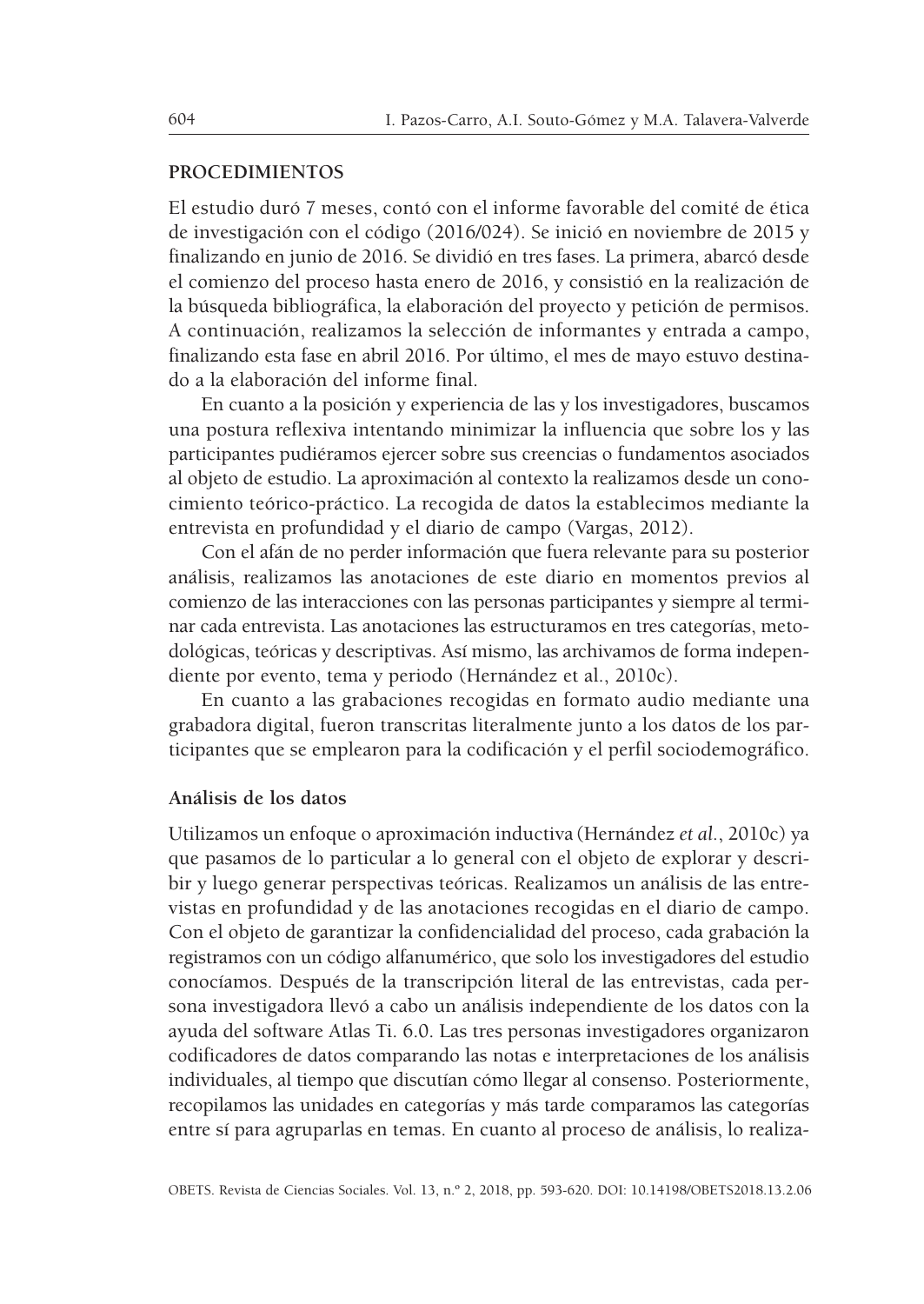mos incorporando concepciones de diversos teóricos de la metodología en el campo cualitativo, en base a los resultados que se encontraron conforme avanzaba del proceso, sin haber establecido un esquema previo de los mismos (Hernández *et al.*, 2010c). Una vez finalizado el trabajo, las grabaciones y transcripciones fueron destruidas.

# **Resultados**

Los resultados obtenidos (figura 1), apuntan hacia modificaciones en el desempeño ocupacional de las personas participantes, destacando variables de entornos y contextos, patrones de desempeño y áreas de la ocupación. Además, des-

# **Figura 1. Correspondencias obtenidas en el análisis de los datos recopilados en la investigación entre Temas, Categorías, Sub-categorías y códigos**



OBETS. Revista de Ciencias Sociales. Vol. 13, n.º 2, 2018, pp. 593-620. DOI: 10.14198/OBETS2018.13.2.06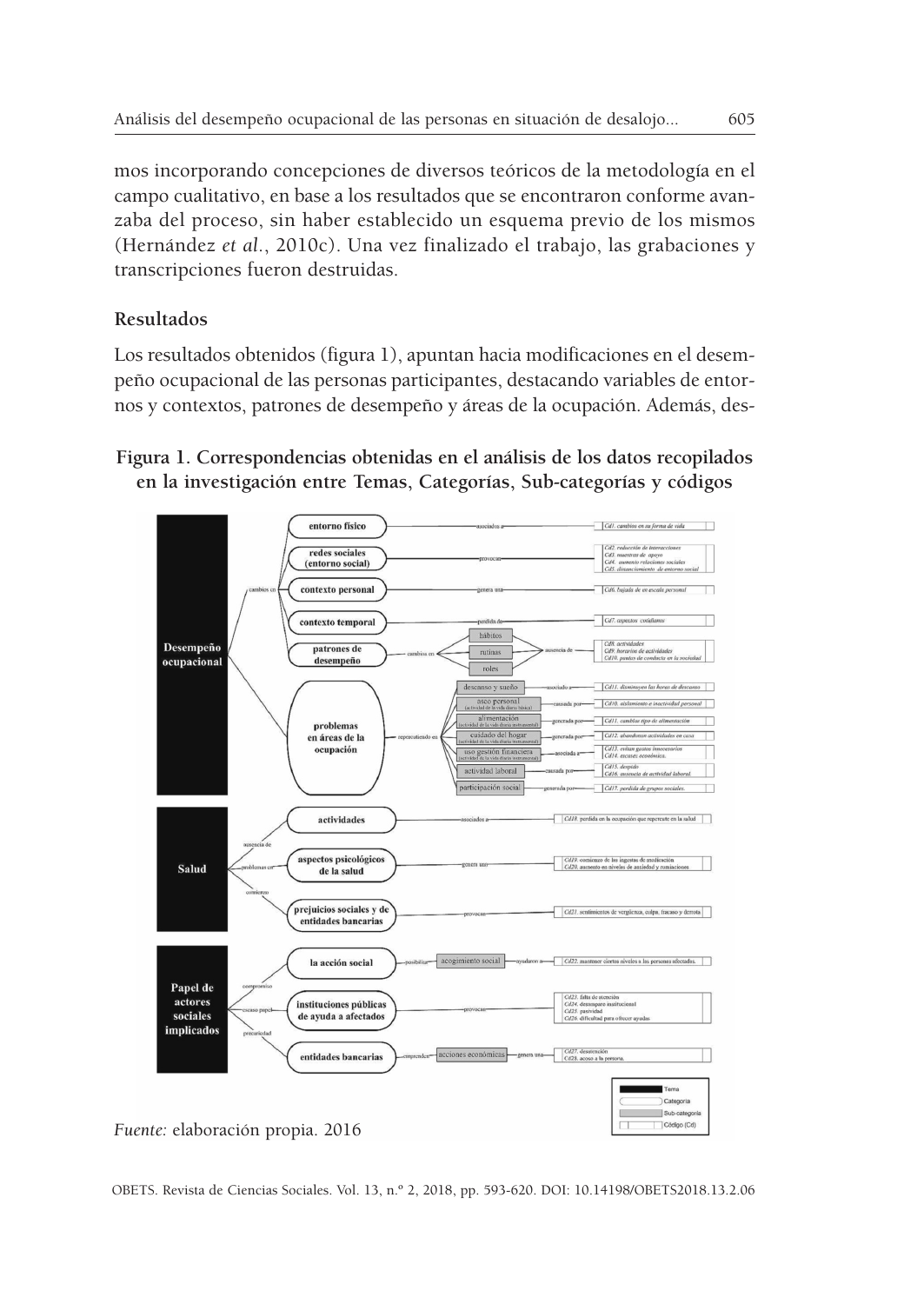taca la afectación en cuanto a la salud de las personas, y la relevancia de los actores sociales implicados, tantos movimientos sociales, instituciones públicas o privadas y entidades bancarias.

En primer lugar encontramos el tema denominado "desempeño ocupacional", en el cual emergieron diferentes categorías que agrupan las habilidades de percibir, desear, recordar, planificar y llevar a cabo roles, rutinas, tareas y pasos, con el propósito de que la persona pueda desarrollar las diferentes áreas de la ocupación, en respuesta a las demandas de entorno. Así, en la primera categoría, el *entorno físico*, hubo personas a las que el *cambio les fue indiferente*, mientras que a otros participantes, cambiar de entorno o el mero hecho de planteárselo como una opción real, aunque no llegase a realizarlo, si les supuso ciertos cambios:

*(…) Cambios en mi forma de vida*: *a mí tanto me da dónde vivir, (…)* (A.6F34U).

*(…) pasé de mi casa a un piso con 36 años, con dos hijos, en una habitación, como un estudiante, no es lo mismo, claro.* (A.1M36U).

De igual forma, en la siguiente categoría, *las redes sociales (entorno social)* los cambios propiciaron modificaciones en las formas de mantenerlas. Algunos participantes hablaron de la *reducción de esta interacción* con otros:

…*tuve una desestructuración de familia, esto llevó a problemas familiares, de pareja y (…) lo llevaba lo mejor posible."* (A.1M36U).

Así mismo, algunos participantes destacaron, que con esta situación su red social, *les mostró más apoyo* e incluso, otros participantes manifestaron que esta situación generó una *ampliación de las relaciones sociales* que hasta ese momento mantenían:

… *gracias a Dios como está ahí mi madre, pues siempre me ayudaba, pero (…) eres una persona adulta no quieres ser una carga"* (A.7F37U).

… *socialmente (…) me benefició, aunque parezca mentira…, tenía más tiempo para dedicarles a mis amigos…* (A.1M36U).

Por otro lado, a pesar de que en algunos casos la familia adoptó una actitud de apoyo, las experiencias y cambios en los patrones de desempeño que conlleva el proceso de desalojo implicó un distanciamiento involuntario de su entorno social:

…*el poco tiempo que tengo lo tengo que repartir entre la niña (…) recabar información, para poder defenderme… no tuviera este problema se lo dedicaría sólo a ella.* (A.3F339U).

En el caso de algunas personas participantes, en la siguiente categoría: *contexto personal*, hubo una ruptura con situaciones percibidas que generaron reac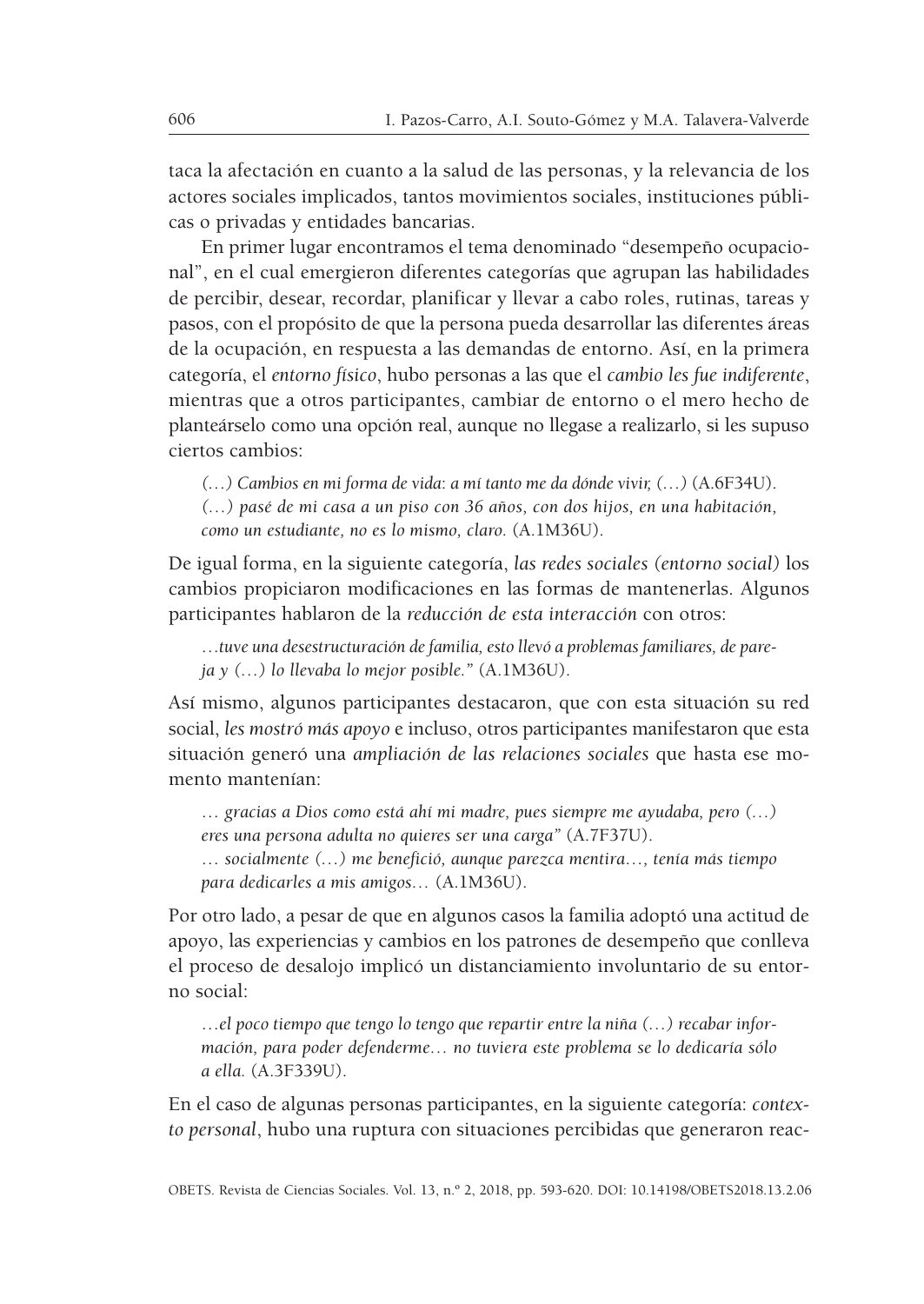ciones en cadena a la hora de la competencia ocupacional, así para algunos la sensación de *bajada en la escala* tras el desalojo fue una de las respuestas que más aparecían en su narrativas:

…*dejas de existir, (…) de no ser ciudadano, de que tú ves tus derechos, que creías que tenías, pasas a ser…eso, un fantasma, una sombra.* (A.4M56U).

A su vez, el *contexto temporal* (otra de las categorías), representó una incertidumbre y una inestabilidad que generó en sus narrativas, una *pérdida de aspectos relacionados con lo cotidiano*, incluso este cambio repercutió en lo *institucional:*

*… te queda parte de aquella deuda… que te perseguirá toda la vida: los intereses suben (…) es una ruina"* (A.7F37U)*.*

*…quedas condenada a no poder comprar nada durante muchísimos años porque arrastras deudas. Sólo que vayas a telefónica, a hacer un contrato de un móvil ya no puedes. No puedo tener una tarjeta de crédito, no puedes tener la tarjeta de "El Corte Inglés"…, no, no puedo comprar una lavadora a plazos no, porque siempre está aquello allí.* (A.6F34U).

Estas modificaciones en las anteriores categorías, generaron una serie de cambios en los *patrones de desempeño*, que motivó que en esta categoría se evidenciara un antes y un después en la gestión de los hábitos, las rutinas y lo roles:

… *tu vida pasa de girar en torno a tu familia y a tu hija, a girar en torno a ese problema. El resto secundario: familia, trabajo (…)* (A.3F39U).

Todas estas variaciones en los diferentes entornos, contextos y patrones de desempeño, generan una fluctuación clara en la siguiente categoría, *las áreas de la ocupación*, destacando áreas tales como el *descanso y el sueño,* en donde se observaron respuestas vinculadas con la modificación de actividades relacionadas con el sueño, con pérdida en ocasiones de ritmos de vigilia:

… e*mpecé a dormir mal, no podía más* (A 1M36U).

… *no desconectas, no descansas, es una lucha constante* (A.3F39U).

Además, se produjo un deterioro en el *aseo personal (actividades de la vida diaria básicas)* y actividades de ocio, con una tendencia progresiva de las personas al aislamiento y la inactividad en cuanto a esta área.

A todo esto se le sumaron los cambios en las *actividades de la vida de diaria instrumental* (*alimentación)* por la escasez de recursos económicos, y en las *actividades de la vida diaria instrumental (cuidado del hogar)*, lo que generó reacciones en las personas de evitación de gastos innecesarios, repercutiendo además en el uso *de la gestión financiera (actividad de la vida diaria instrumental):*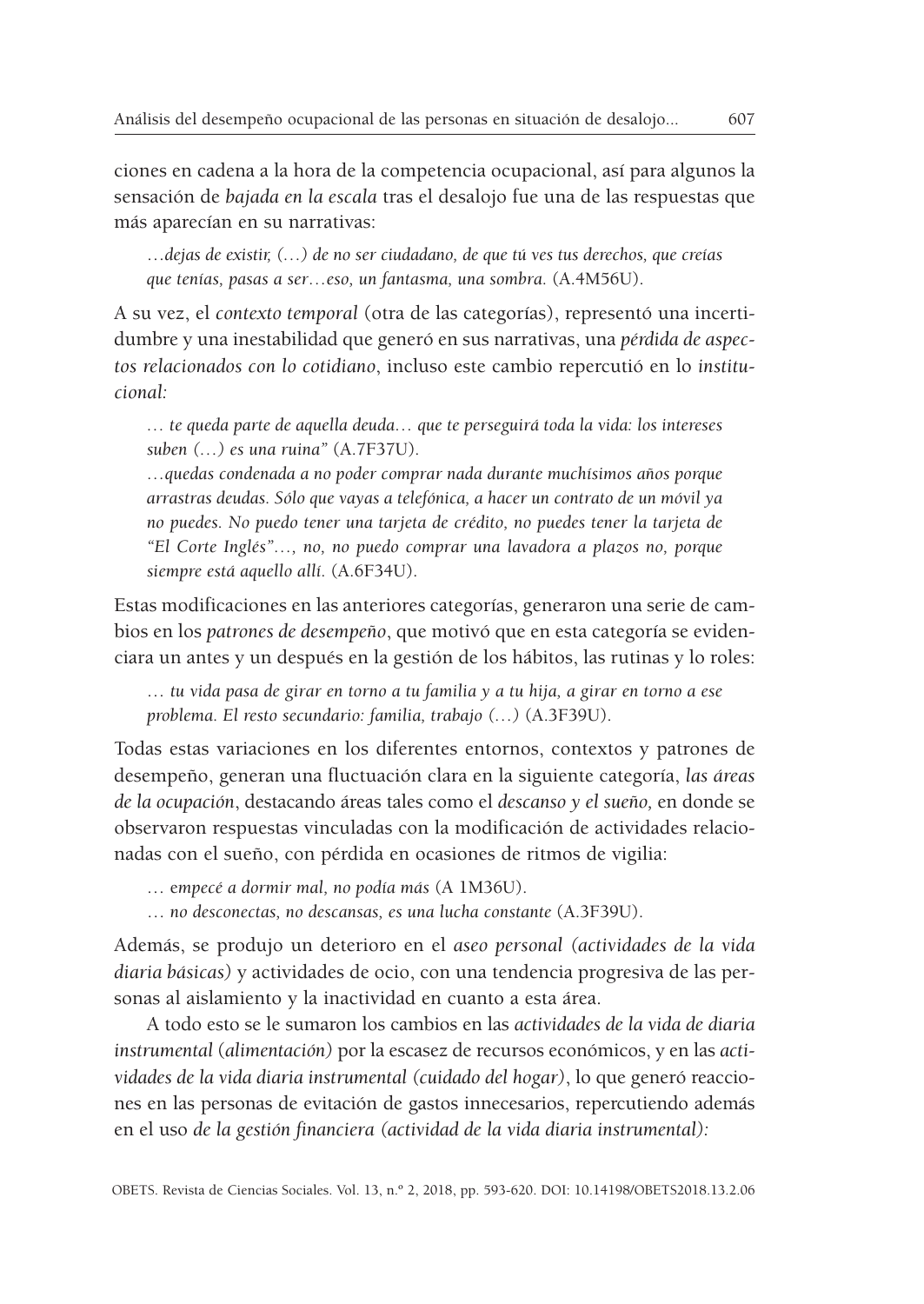*…con el paso de tiempo se iba descuidando su aspecto físico (*C.1F31TS).

*… los viernes quedaba con mis amigas para tomar un café después de trabajar, ahora no lo puedes hacer (…) Y te sientes mal, porque tú dices: llegará el momento que dejen de llamarte* (A.2F33U).

*… tener que darle el biberón frío porque no había (llora)…* (V.2M34).

*… no puedes… ni comprarte algo para la casa, en un piso en que te puedes ir en cualquier momento, no sabes si te vas a quedar o te vas a ir, vives en una casa desorganizada (…) no inviertes un duro en la casa* (A.3F39U).

*… te conviertes en lo que se dice una "economía de guerra": todo lo que es superfluo, (…) es suprimido… La tarjeta de crédito que antes te daban con alegría ya no existe (…)* (A.4M56U).

Estas situaciones condicionadas a la escasez económica, derivaron una falta de *actividad laboral* que, de forma tácita, marcó un punto de inflexión en los discursos de los participantes y que son clave para entender alguna de las variables influyentes en los desalojos:

*(la gente) desahuciada por un tema de deuda hipotecaria es gente con una vida laboral amplia (…) con una vida normalizada, que tenía su trabajo (…) de repente, se acabó el trabajo y yo esto ahora cómo lo pago* (C.2F29TS).

Viéndose incluso limitada la actividad en la *participación social* de los y las participantes:

*(…) no tenía yo el humor para andar con (…) socializar, vamos* (A.4M56U).

El segundo tema, denominado "salud", narra el vínculo de la falta de actividad con la salud, el cual es fluctuante en los actores implicados. La repercusión de la ausencia de actividad, afectaron de forma evidente, formando parte esencial de las constantes narraciones de los participantes:

… *además eso, tiene repercusiones en tu salud, en tu estado de ánimo, en todo, en todos los aspectos de tu vida, claro* (A.4M56U).

Las respuestas que se dieron en las personas afectadas, se vincularon con falta de salud, desembocando en el fallecimiento de algunos afectados, así como en problemas con respecto a los aspectos *psicológicos de salud,* entre los que destacan las constantes *rumiaciones* sobre la situación, sentimientos de *miedo/ angustia/nerviosismo* a causa de estos pensamientos y estos elevados niveles de nerviosismo generaron *incertidumbre* en las personas afectadas:

*(…) se murió por la situación, claro, por el estrés, y… el cansancio y demás* (A.3F39U).

*… lo que te mata es esa carga, la incertidumbre de no saber qué vas a hacer, qué vas a tener* (A.7F37U).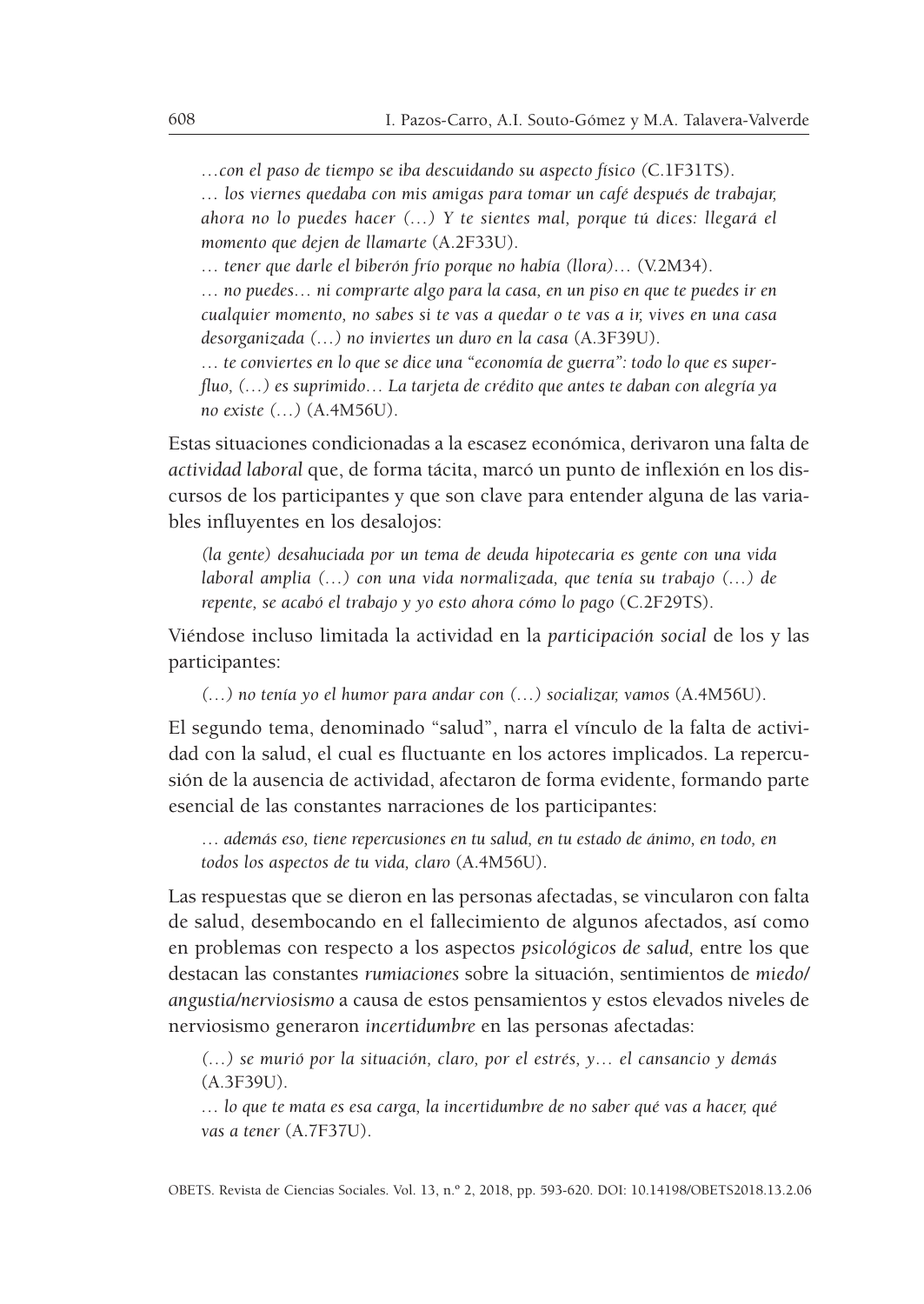…*a nivel psicológico sí, horrible, pasé unos nervios que en mi vida Yo era una persona tranquila y ahora…tiene gran nerviosismo a raíz de aquello* (A.2F33U).

Además, los prejuicios que la sociedad emitió acerca de las personas que se encuentran en esta situación, así como el trato que éstos recibieron por parte de las entidades bancarias e instituciones públicas, generó en éstas personas sentimientos de vergüenza y *culp*a. El cúmulo de esta situación, provocó que en las narrativas de los participantes aparezca el *fracaso y la derrota:*

*… les hacen creer que si no pueden pagar su hipoteca es culpa suya, por haberse metido fue una época donde nos la metieron doblada* (V.1F32),… *es un bajón, y es un fracaso a nivel personal, ¿no? lo vives como un fracaso: ¿Por qué yo no pude conseguir esto con lo que me había esforzado?* (A.2F33U).

Por último, encontramos el tema del "papel de los actores sociales implicados". En el transcurso de un desalojo, el vínculo del participante con las diferentes estructuras implicadas se mostró de forma clara en sus discursos, con constantes verbalizaciones sobre su función o la dificultad por adquirir un compromiso con la situación previa o tras desalojo. El papel de organizaciones tanto públicas como privadas, generó en los protagonistas diferentes reacciones en sus discursos:

… *gracias a todos los movimientos anti desahucios que hubo las cosas han ido mejorando* (C.2F29TS).

*La acción social*, destaca en cuanto a la creación de movimientos sociales, que fueron en un primer momento el punto de anclaje de los participantes. Estos movimientos ayudaron a mantener ciertos niveles en las personas afectadas, cumpliendo, según los participantes, cuatro estratos de ayuda.

El primero hace referencia al nivel de acogimiento *socia*l, el siguiente de *mediación frente al desalojo*, otro de *denuncia social* y, para finalizar de *orientación:*

*… a partir de Stop desahucios hablé con ellos y me sentí bastante arropado* (A.5M42U).

*… procuramos apoyarlos a algunos en ese mes para que no les inicien trámites judiciales y no los desahucien del piso* (C.2F29TS)*.*

*… que otro tipo de políticas de vivienda es, son posibles, (…) Y que… la situación en España es terrible* (V.1F32).

Como segunda categoría, de este tema, los participantes destacaron el papel de las *instituciones públicas de ayuda a los afectados* en los desalojos, destacaron la *falta de atención*, o reacción de estos niveles de atención, generando situaciones de *desamparo institucional* y en ocasiones de *pasividad* ante la situación:

… *las instituciones tienen conciencia cero, se toma el que me ayudes como una beneficencia* (A.7F37U).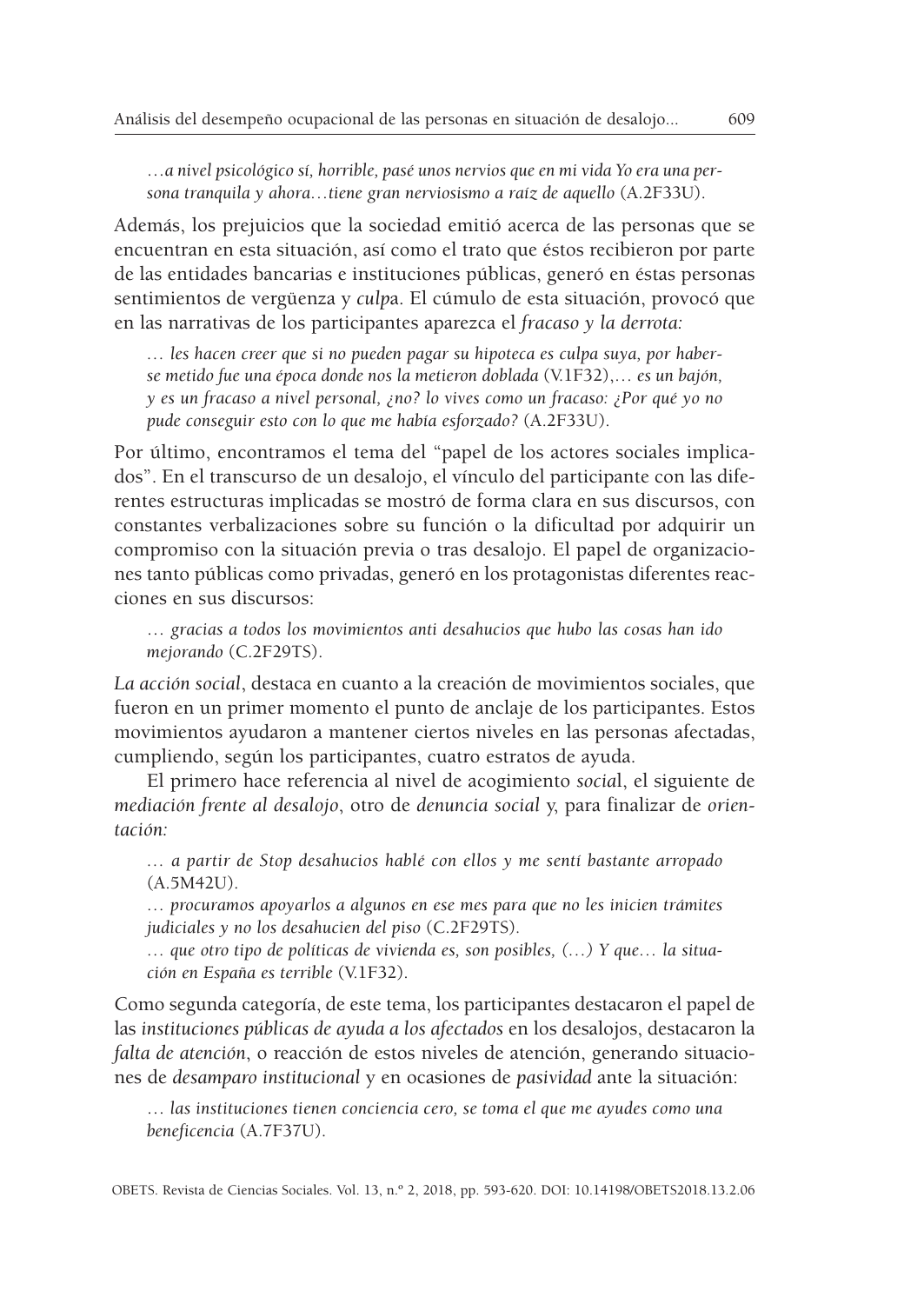Toda esta situación generó en las familias una *dificultad para percibir ayudas,* lo que incluso les llevó a recurrir al sector privado (asociaciones de afectados o similares) para resolver la situación:

… *gente que termina de cobrar la prestación y no encuentra trabajo, viven con 400*€*, paga recibos, come… Es muy complicado* (A.3F39U).

La tercera categoría emergente, corresponde a las *entidades bancarias*, agentes que durante la crisis fueron la válvula reguladora de la situación y que generaron en las personas afectadas malestar, y dificultad para gestionar aspectos de índole económica. Las *acciones económicas* que las entidades bancarias acometían sobre esta población a estudio generaban situaciones hilarantes para los afectados, con niveles de desatención y acoso a la persona:

… *contrata unas líneas telefónicas de reclamaciones (…) te llaman, a le decían que le iban a quitar a sus hijos si se quedaba sin vivienda a mí me llamaban al trabajo a cada rato también (…) te hacían sentir como un ciudadano de tercera hace mucho daño* (A.1M36U).

… a *raíz de la crisis, la mayoría de los casos que atendemos por hipoteca son familias normalizadas* (C.1F31TS).

Las acciones de estos bancos, hizo que el *perfil de unidades familiares que se encuentran en situación de desalojo* cambiase*,* de manera que los núcleos *"familiares normalizados"* pasaron a encontrarse en una situación de riesgo de exclusión social*.* De este modo, el perfil predominante es el de mujer de mediana edad divorciada o en proceso de divorcio, aunque también se dieron casos "*cronificados",* de personas que se encontraban previamente en riesgo de exclusión social y, en cuyos casos, el desalojo supone una problemática añadida:

… *la mayoría de los casos que atendemos por hipoteca son familias normalizadas* (C.1F31TS).

*… si sacásemos estadísticas probablemente tendría cara de mujer… y de mujer mayor, o sea, los casos más sangrantes* (V.1F32).

… *nosotros atendemos más de desahucios por alquileres porque son casos que ya estamos atendiendo por otras cosas y que este año tienen el problema del desahucio, pero para el año lo vamos a seguir atendiendo por otra cosa que no sea el desahucio* (C.1F31TS).

#### **Discusión**

El principal hallazgo obtenido y constatado con la literatura científica, muestra una relación entre la salud de las familias en situación de desahucio y cómo estas gestionan su cotidianeidad en entornos/contextos diferentes a los que hasta el momento presentaban. En la discusión analizamos los principales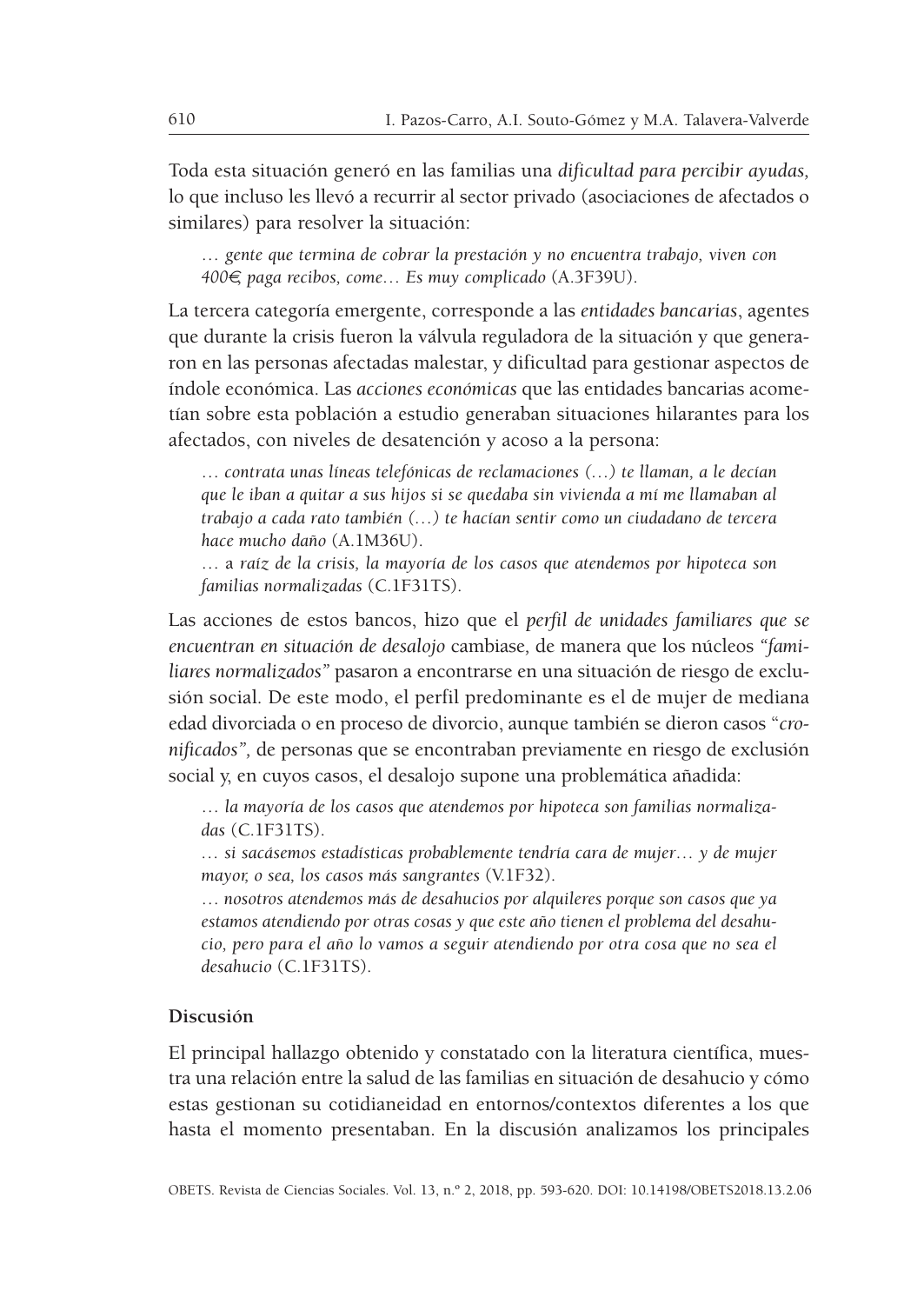resultados de la investigación a partir de la secuencia empleada en la exposición de los resultados. Por ese motivo, en primer lugar, describiremos los principales hallazgos sobre el desempeño ocupacional y personas con desahucio. Tras esa parte enfatizaremos en los datos sobre el compromiso con la salud de esta población, para acabar matizando cómo los agentes implicados fueron piedra angular en este tipo de población en situación o riesgo de desahucio.

En relación al primer hallazgo de la investigación, podemos constatar que los elementos que forman el desempeño ocupacional de los participantes, se vieron comprometidos y generaron en las personas a estudio un efecto dominó, con cambios visibles en ellos y en la forma de realizar la ocupación en su entorno/ contexto, tal y como la realizaban hasta el momento. Encontramos evidencia científica que confirma el hecho de que la crisis económica y la creciente desigualdad social influyen en el desempeño ocupacional y salud de las personas. España es el tercer país con la tasa de riesgo de pobreza más elevada de Europa (21.8%) y el que mayor brecha social tiene en el mismo contexto, contando con más de 3.000.000 de personas que actualmente viven en condiciones de "extrema pobreza (Van Bruggen, 2014). Este proceso de empobrecimiento, el cual discierne del clásico concepto de "pobreza" debido a su componente multifactorial y su carácter creciente (De la Vega, 2014), produce cambios en la vida cotidiana de aquellas personas que antes del comienzo de la crisis financiera internacional no se encontraban en el umbral de la pobreza, (Sánchez-Valdemoro, 2015), lo cual se encuentra relacionado con los resultados hallados en este estudio acerca de los contextos personal y temporal, respecto a situaciones como el descenso en la escala social y pérdida de lo cotidiano.

En esta línea, corroboramos que las principales repercusiones recaen sobre los patrones de desempeño, las actividades de la vida cotidiana que se encuentran en relación con las áreas de descanso (dormir), actividades instrumentales de la vida diaria (alimentación, mantenimiento del hogar) ocio y participación social, incluyéndose además el área de educación (en caso de los hijos de estas familias) (Sánchez-Valdemoro, 2015). En este último caso, el pacto de silencio en las familias para no desestabilizar a los hijos e hijas generó un efecto boomerang ya que ante esta actitud los adolescentes comenzaron a repetir estas conductas de evitación en esferas como la educación o las relaciones interpersonales, situación similar a lo recogido por la AAVV (2016).

Por último, destacamos la influencia que esta situación de empobrecimiento y crisis tiene sobre los entornos físico y social de la población española. En primer lugar, el entorno físico (vivienda), se considera el nivel en que las personas llevan a cabo sus actividades cotidianas (Núñez, 2012), y su pérdida, tiene repercusiones en todos los aspectos del desempeño ocupacional mencionados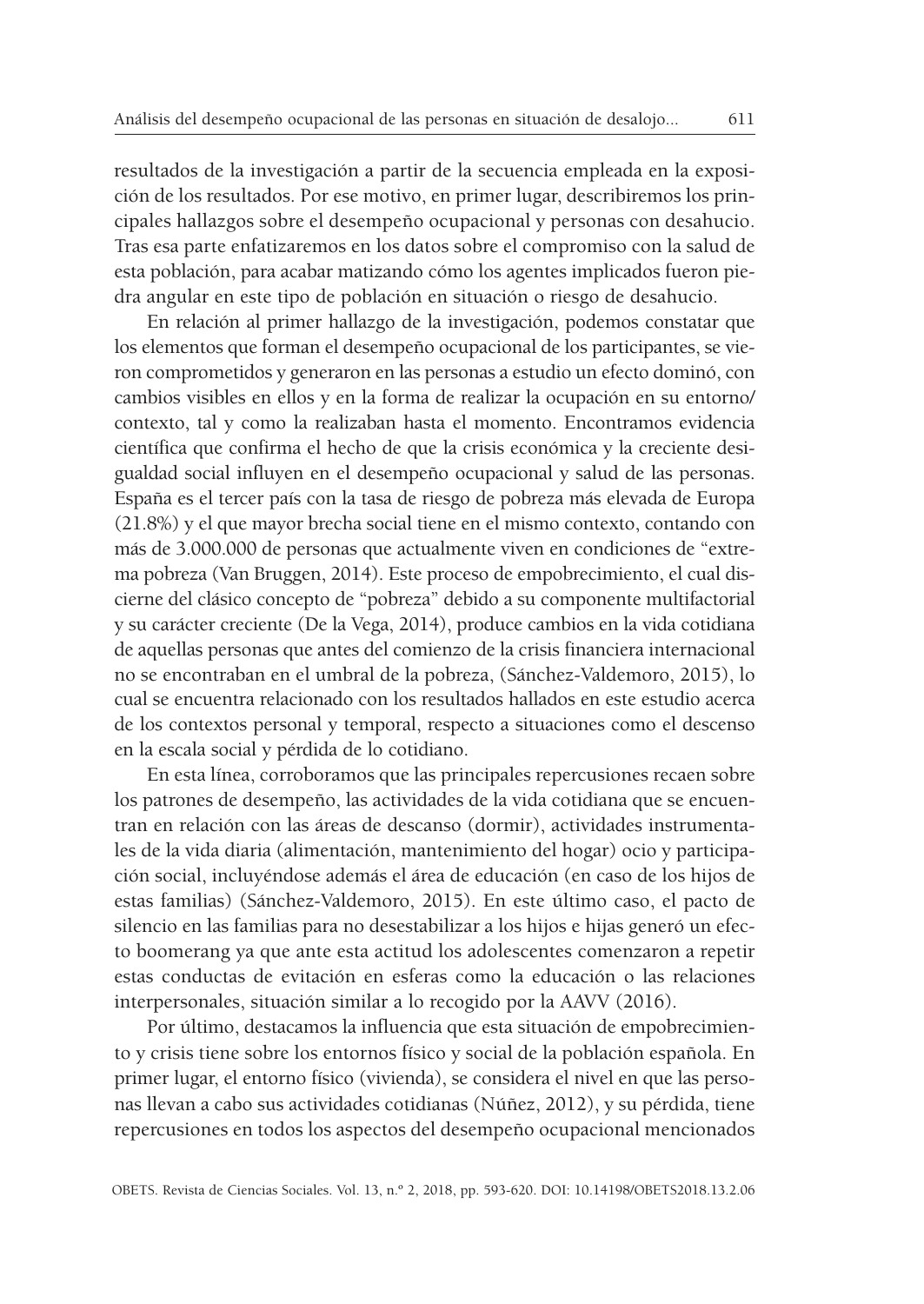anteriormente (Sánchez-Valdemoro, 2015). Además, también se perciben influencias de ésta problemática en el entorno social. Un estudio longitudinal acerca de las relaciones familiares, la economía y la salud de los miembros de las familias afectadas por el desempleo, evidencia que la crisis española y el desempleo se deben considerar como un factor de riesgo en cuanto a las relaciones familiares, destacando el incremento de divorcios o problemas de pareja y una tendencia a la "des-funcionalización" de la familia (Díez *et al.,* 2014), lo cual se encuentra en el mismo espacio de los resultados hallados en el presente estudio. En la línea opuesta, se encontró evidencia acerca del fenómeno de ampliación de la red social a causa de la crisis(Sánchez-Valdemoro, 2015), el cual también corrobora nuestros resultados, a pesar de que no se obtuvo evidencia acerca de la posición de apoyo que puede tomar la familia.

Con respecto a los hallazgos que relacionan el compromiso de la salud en relación a la situación socioeconómica en la que se encuentran los protagonistas, encontramos evidencias que corroboran dichas afirmaciones. Anteriormente se mencionaron estudios recientes, propios de terapia ocupacional, como son la investigación de Sánchez-Valdemoro (2015) o Van Bruggen (2014), en los que se corroboran los hallazgos de este estudio acerca de las consecuencias negativas en la salud y desempeño ocupacional de las personas que se encuentran en situación de empobrecimiento y riesgo de exclusión social en el contexto de la sociedad española. Además, se hallaron estudios elaborados en terapia ocupacional, que coinciden con lo anteriormente expuesto y relacionan estos hechos con los conceptos de privación, alienación y desequilibrio ocupacional (Moruno y Fernández, 2012), como consecuencia de factores políticos, económicos y sociales externos a la persona (Cerdeña 2015).

Sobre los resultados referentes a la mortalidad, se encontró evidencia, como es el caso de la investigación mencionada anteriormente en este estudio de Fowler *et al.* (2015), sobre el incremento de suicidios en EEUU a consecuencia de la crisis de vivienda. En el contexto español, hemos encontrado evidencia sobre esta situación, derivado de un empeoramiento de la salud mental de aquellas personas que se encuentran en situación de extrema pobreza, entre las que se encuentran aquellas personas que han vivido o se encuentran en proceso de desalojo (Menéndez *et al.,* 2013). La vivencia de esta situación deriva en el empeoramiento de la condición de salud mental, predominando los episodios de depresión, sentimientos de rabia, tristeza o dependencia a fármacos y tóxicos, entre otros. Al margen de la mortalidad por suicidio, se obtuvo evidencia que relaciona la situación de pobreza con un empeoramiento de salud, debido a la disminución de recursos socioeconómicos (Cerdeña, 2015).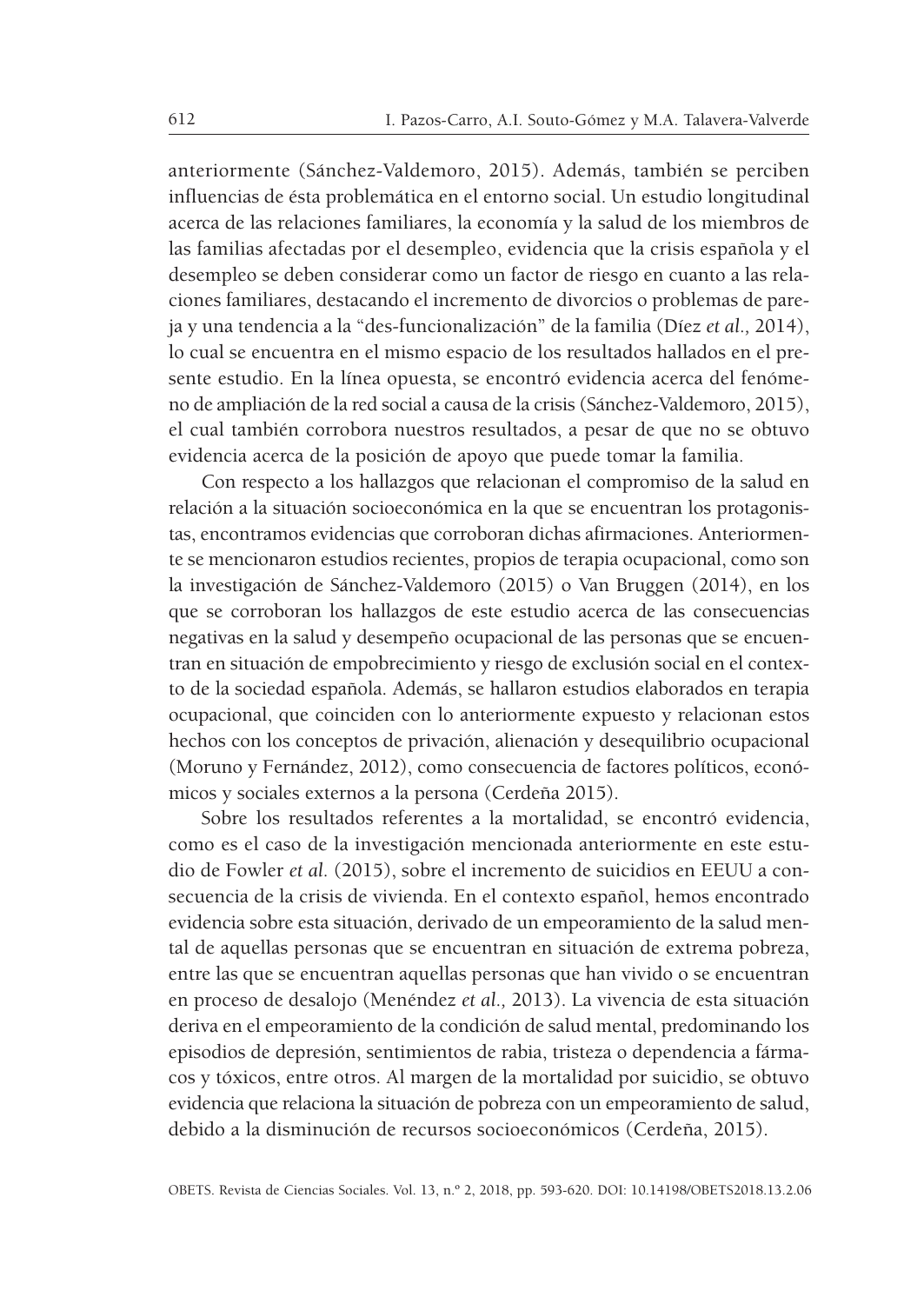Dentro de esta relación entre pobreza, desalojos y salud, debemos destacar las consecuencias en la salud mental de esta situación socioeconómica, ya que este resultado emergió en la mayor parte de narraciones de los participantes. Dentro de la evidencia científica producida en el ámbito de la ciencia de la ocupación, encontramos estudios que hacen referencia al concepto de malestar postmoderno acuñado por Bauman y Giddenes (1995), en el cual se engloban aquellos sentimientos de fracaso, incertidumbre, malestar, en que se encuentran las personas cuyas vivencias se encuentran influenciadas por el contexto de crisis en que nos encontramos inmersos. Así, estas vivencias y sentimientos, contribuyen a aumentar la ausencia de bienestar y desarrollar la enfermedad (Arcand-Dusseault y Egan, 2015), como hemos podido comprobar en el presente estudio. Además, en los discursos de los participantes de este estudio, aparece continuamente el truncamiento de los proyectos de vida o proyectos personales a consecuencia del fenómeno de estudio, y como causa de gran parte del malestar psicológico.

Con respecto a esto, existe evidencia, como es la investigación realizada por Arcand-Dusseault y Egan (2015) que relaciona el concepto de conjunto de acciones interrelacionadas a lo largo del tiempo con la finalizad de lograr o mantener una serie de metas que fueron establecidas por el propio individuo (proyectos personales) con la ocupación, los cuales se encuentran íntimamente vinculados, debido a que las ocupaciones en las que una persona se compromete a lo largo de su vida, se encuentran en consonancia con su proyecto personal. Esta investigación también establece que ambos conceptos tienen consecuencias en la salud de las personas, a nivel físico y mental, y que desde una perspectiva acorde al concepto de justicia ocupacional (Moruno y Fernández, 2012) esta relación tiene importancia, ya que si la persona no se puede comprometer con las ocupaciones que tienen importancia desde su proyecto personal, éste se verá truncado, lo cual repercutirá en su desempeño ocupacional y salud.

Además, encontramos la relación entre las vivencias de las personas que se encuentran en esta situación, su salud y su desempeño ocupacional con los principales actores sociales que forman parte de este fenómeno: movimientos sociales o instituciones privadas que ofrecen ayuda a las personas en situación de desahucio, instituciones públicas de ayuda a personas en situación de riesgo de exclusión social y entidades bancarias.

Ahondando en esta línea, destacar el elevado número de movimientos sociales que surgieron desde el estallido de la crisis. Como principal movimiento de apoyo a las personas en situación de desahucio, encontramos "Stop Desahucios", que surge como una campaña específica de la PAH, pero que con el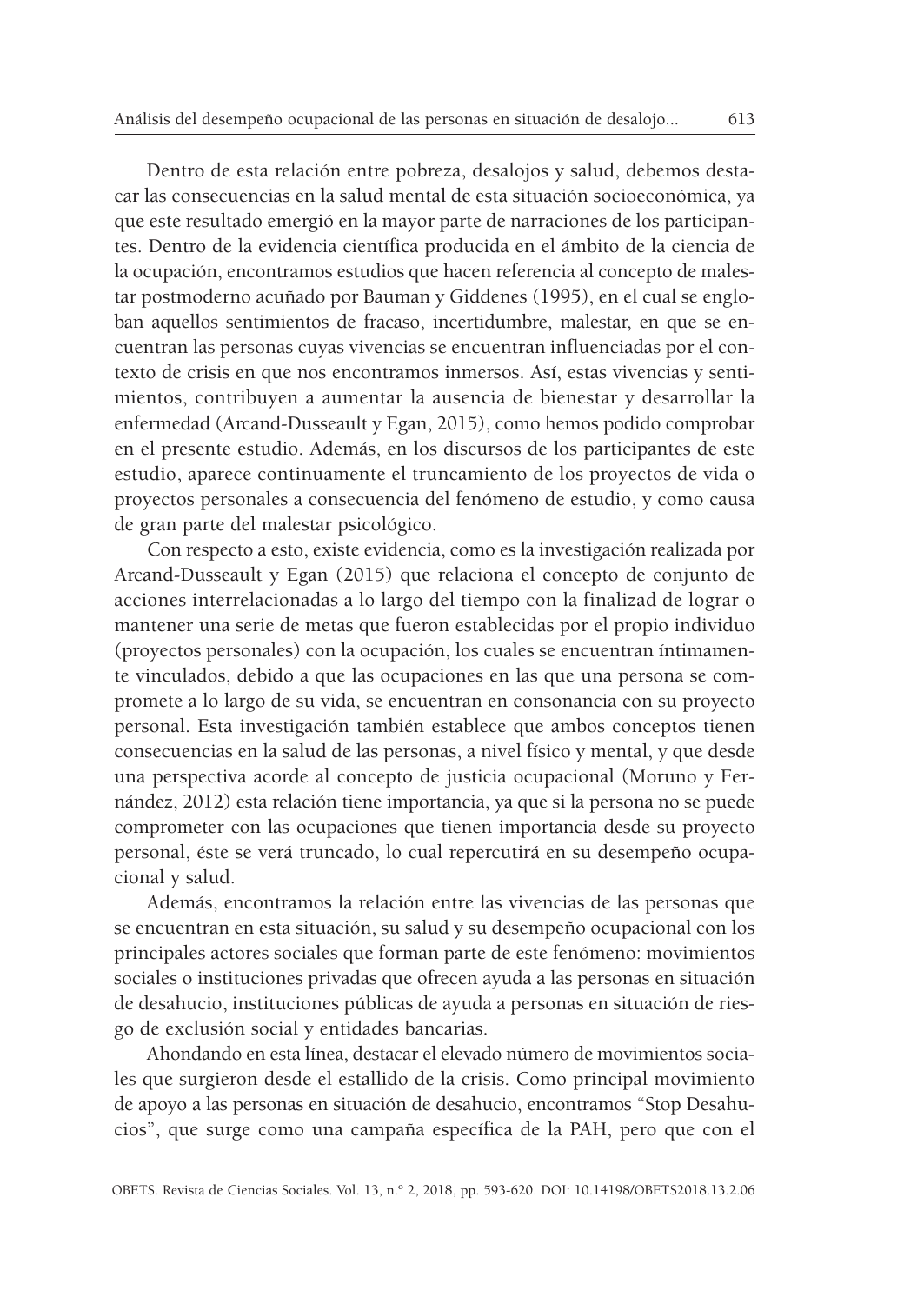paso del tiempo se consolida como un movimiento social propio. Existe evidencia acerca de la importancia que las acciones de estos colectivos tuvieron en este fenómeno, promoviendo la lucha y defensa por los derechos de los ciudadanos, así como mediante la creación de una nueva red de apoyo e innovación social (Cano y Extezarreta, 2014). Estos hallazgos se corresponden con lo reflejado en nuestro estudio, en la que todos los participantes reconocieron la encomiable labor de este movimiento, haciendo especial hincapié en la esfera de apoyo emocional que ofrecen. Además, en el trabajo realizado por la PAH, en colaboración con el Observatori Decrets Econòmics Socials i Culturals (*in extenso* DESC) (Plataforma de Afectados por la Hipoteca, Observatorio DESC, 2013), se hace un repaso a las diferentes acciones, desde el plano legal, que lleva a cabo este movimiento, y se hace un estudio de las respuestas institucionales en cuanto al fenómeno de los desahucios, teniendo en cuenta la esfera legal de este fenómeno.

Así, se contemplan estas acciones, que se vieron reflejadas en nuestro estudio, como una violación de diferentes derechos regidos en la legislación nacional e internacional vigente con respecto a la vivienda, como son el artículo 47 título 1 de la constitución española (1978), sobre el derecho a la vivienda digna. Destacar que la Organización de las Naciones Unidas (*in extenso* ONU) emitió dentro de su programa *ONU-Hábitat* (2010) un informe acerca del derecho a una vivienda adecuada, recogido la *Declaración Universal de los Derechos Humanos* de 1948 y en el *Pacto Internacional de derechos Económicos, Sociales y Culturales* de 1966. Basándose en estos dos documentos, la ONU informa de que las prácticas tales como los desahucios son acciones que violan estos derechos y otros derechos humanos que se encuentran interrelacionados, y que los gobiernos no sólo deben evitarlas, sino que deben ofrecer alternativas habitacionales a la población que tenga algún problema en el acceso o mantenimiento de su derecho de tenencia, así como controlar las acciones de las entidades bancarias para evitar la especulación en torno a la vivienda. En esta línea se encuentra la categoría correspondiente a las acciones de las entidades públicas y bancarias. Por un lado, aparece el desamparo que sienten los ciudadanos respecto a la preservación de sus derechos más básicos, tanto por parte de las instituciones públicas, vinculadas con el gobierno, como por las entidades bancarias. Con el proyecto *La realidad del mercado del crédito no hipotecario en España*, la Asociación de Usuarios de Bancos, Cajas y seguros (*in extenso* ADICAE) junto con la Agencia Española de Consumo, Seguridad Alimentaria y Nutrición (*in extenso* AECOSAN) (2015) emitieron dos informes, producto de sus trabajos de investigación sobre el crédito hipotecario, y de cómo el sobreendeudamiento de la población española, a causa de la emi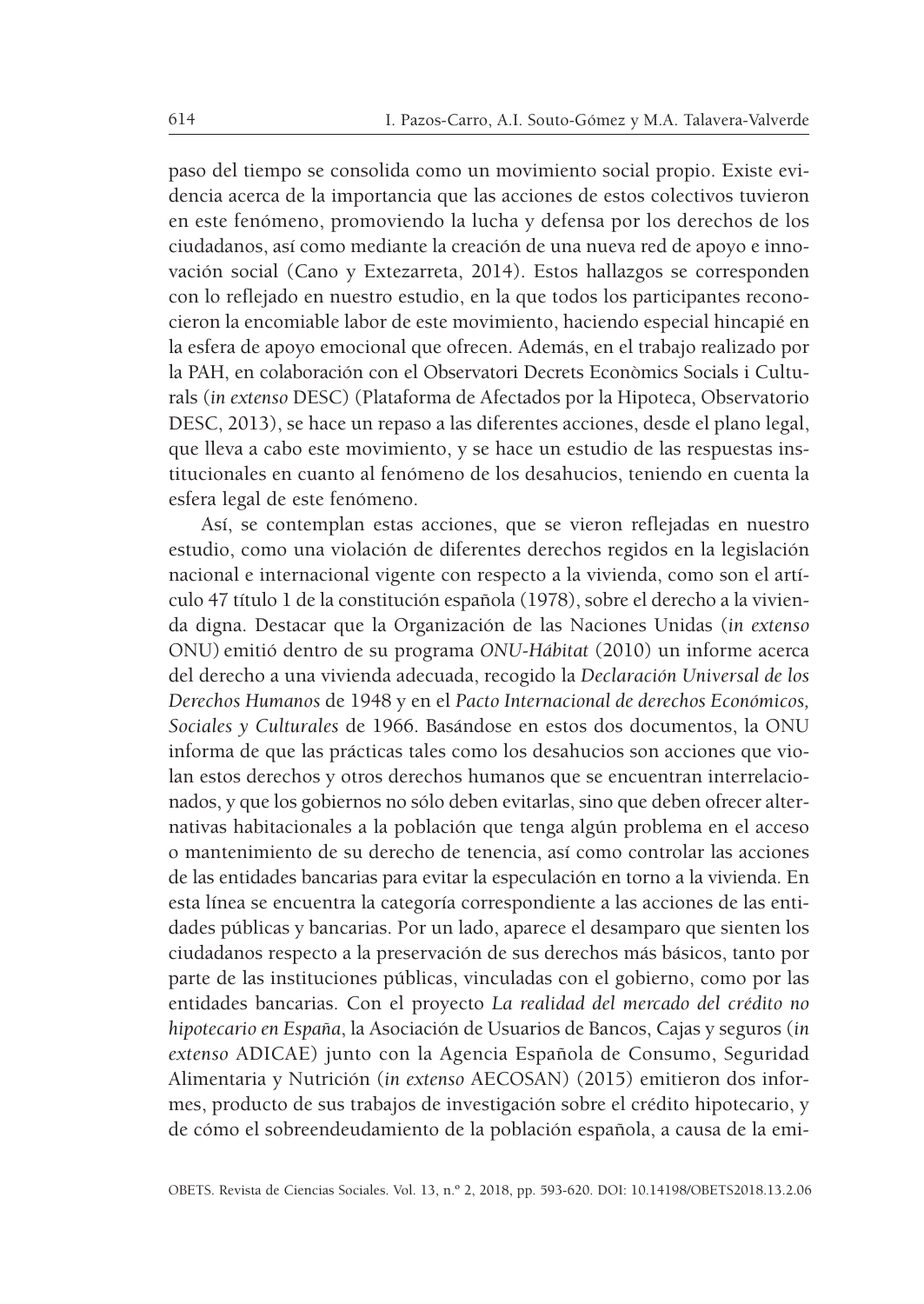sión descontrolada de créditos basura, tuvieron repercusiones en ésta. También se hace mención a aspectos que se reflejaron en este trabajo, como son la subcontratación de empresas de presión y reclamación de cobro, así como la formación de "listas negras" o "registros de morosos", que violan los derechos de las personas endeudadas con la entidad, y repercuten en su salud y vida diaria, como se reflejó en nuestro estudio.

Desde la posición de la terapia ocupacional con respecto a los derechos humanos, establecida por la *World Federation Of Occupational Therapists* (*in extenso* WFOT) (2006), tiene una gran importancia considerar la violación de los mismos que produce esta situación, ya que existen una serie de factores, entre ellos la pobreza, que compromete los derechos ocupacionales de la personas y, por tanto, su acceso al compromiso ocupacional. Por ello, en el citado documento se propone identificar estas situaciones de injusticia, incrementar la concienciación sobre éstas situaciones y trabajar en colaboración con los principales actores sociales para revertirlas y evitarlas.

Por otro lado, nos encontramos con las instituciones privadas de ayuda a personas en situación social, entre las que se encuentra Cáritas. En el informe emitido por el Equipo de Estudios de Cáritas española (2013) sobre el empobrecimiento y la desigualdad social en el contexto español, se encuentran varios datos que ratifican los resultados de nuestro estudio, sobre todo en dos puntos de ese documento: en primer lugar, se hace mención al creciente empobrecimiento y crecimiento de la desigualdad social en España, llevando a familias normalizadas a una situación de exclusión social tras el estallido de la burbuja inmobiliaria. Así, se menciona que la mayor parte de personas que se atienden en Cáritas son personas que previamente se encontraban en situación de exclusión social (casos cronificados), pero también familias para las cuales esta situación es nueva, destacando el perfil de mujer de mediana edad. En segundo lugar, también se trata la ineficacia de los Servicios sociales. La mayor parte de personas que acuden al recurso privado, vienen derivadas de los recursos públicos, en algunos casos por insuficiencia de los mismos y, en otros, porque éstos no pueden dar respuesta a todos los casos, hecho que se vieron reflejado en los diferentes discursos de los participantes del presente estudio.

#### **Futuras líneas de investigación**

Proponemos ampliar los conocimientos desde la ciencia de la ocupación, acerca de cómo, en este contexto, los diferentes factores políticos, históricos, culturales o socioeconómicos, ejercen influencias y provocan repercusiones significativas en la vida diaria y salud de las poblaciones. En nuestra opinión, los resultados logrados, deberían ser tenidos en cuenta con el fin de lograr la aper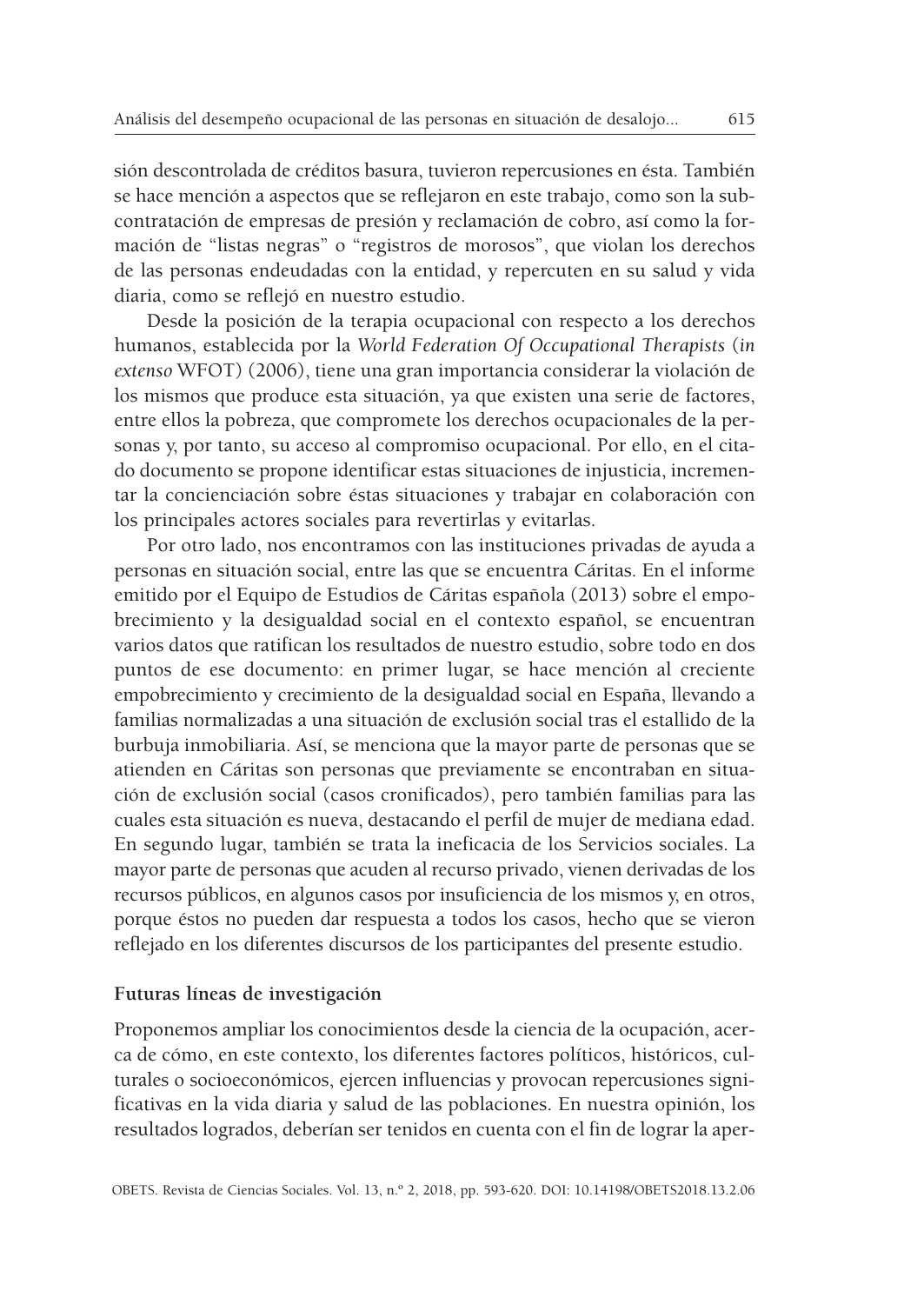tura de nuevos campos de práctica profesional, desde una perspectiva acorde con la acción en la comunidad de la terapia ocupacional, que se enmarca en la emergencia de ésta como fenómeno social (Galheigo y Simó 2012)

### **Limitaciones del estudio**

Falta de evidencia científica con respecto a algunos de los temas que emergieron como resultado de este trabajo, sobre todo en la disciplina de terapia ocupacional al tratarse de un tema novedoso e inexplorado.

## **CONCLUSIÓN**

En consonancia con los objetivos planteados, y a la luz de los resultados afirmamos que el constructo vivencial de desempeño ocupacional de las personas que se encuentran en esta situación se ve influenciado por varios factores: cambios en sus contextos/entornos, acciones de todos los actores sociales implicados en esta situación, modificaciones que estas personas sufren en su desempeño ocupacional y en su salud como consecuencia del fenómeno a escala global. En cuanto a la exploración del desempeño ocupacional y el equilibrio del mismo, se ha corroborado la afectación que los informantes percibieron, debido a las diferentes repercusiones en los contextos personales, temporales, entornos físicos y sociales, así como en las distintas áreas de la ocupación, elementos clave en el desempeño ocupacional y su equilibrio. Por último, destacar que la confluencia de todos los factores anteriormente mencionados, de carácter externo a la persona e impulsados por situaciones de índole política y económica, tuvieron como resultado una situación de privación ocupacional que mella la salud de la población.

#### **AGRADECIMIENTOS**

Los autores no tienen conflicto de intereses y detallan no haber recibido financiación alguna para el desarrollo de esta investigación

#### **REFERENCIAS BIBLIOGRÁFICAS**

- Adell, M., Lara, A. y Mármol, E. (2014). *La PAH: Origen, evolución y rumbo. Anuario 2013*. Bizkaia: Fundación Betiko, Recuperado de http://docplayer.es/5146536-Lapah-origen-evolucion-y-rumbo-1.html
- ADICAE, Ministerio de Sanidad, Servicios sociales e Igualdad, AECOSAN. (2015). *La Realidad del crédito no hipotecario en España. Análisis económico y jurídico del crédito de consumo y los créditos rápidos*. Zaragoza: ADICAE.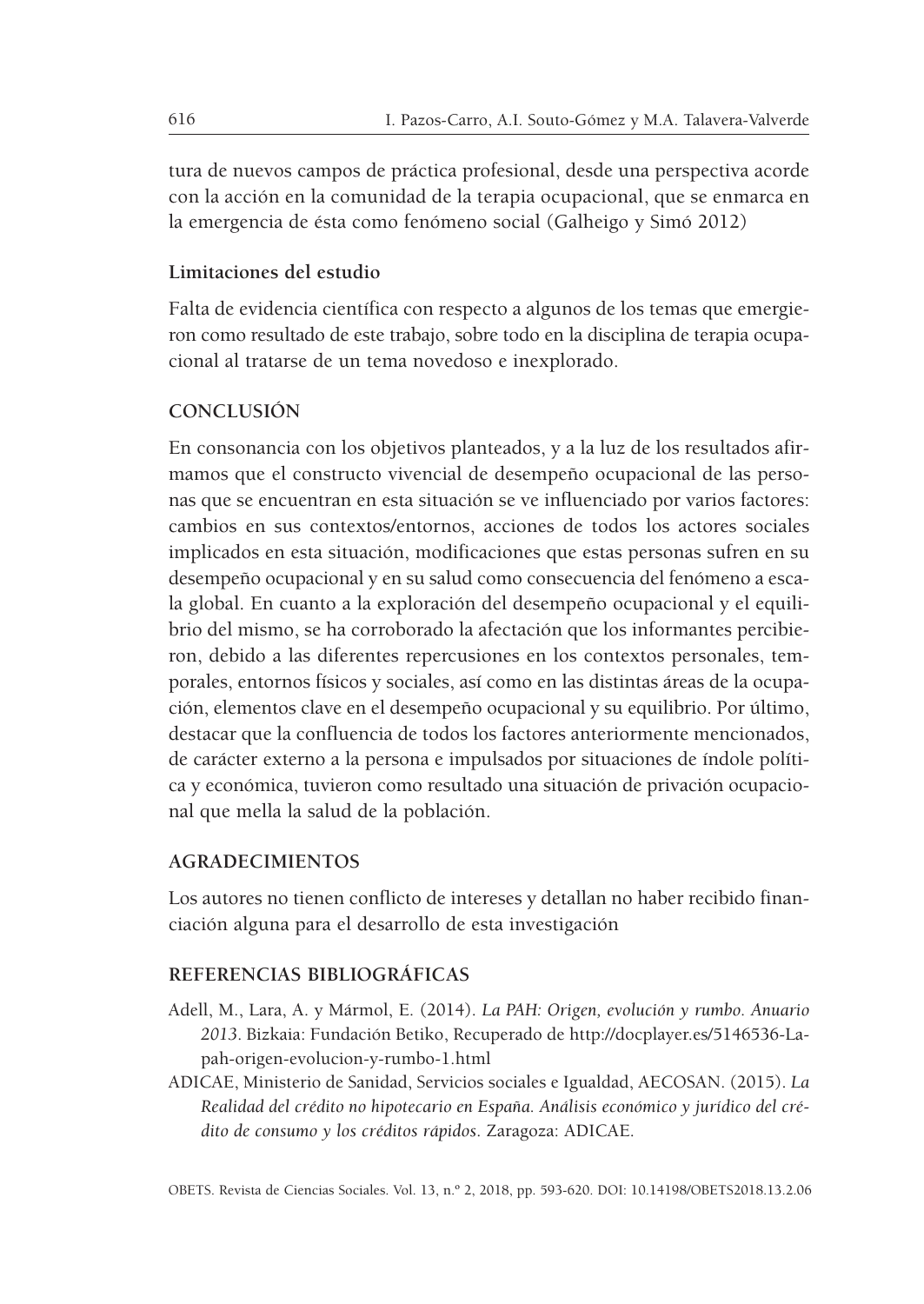- American Occupational Therapy Association (2014). Occupational therapy practice framework: Domain and process (3rd ed.). *American Journal of Occupational Therapy, 68*(Suppl 1): S1–S48. doi: 10 5014/ajot 2014 682006
- Arcand-Dusseault, C., y Egan, M. (2015). Occupations and personal projects: A comparison of the concepts. *British Journal of Occupational Therapy*, *78*(5), 303-310. doi: 10.1177/0308022615578606
- Arias, M.M., y Giraldo, C.V. (2011). El rigor científico en la investigación cualitativa. *Investigación y Educación en Enfermería*, *29*(3), 500-514. Recuperado de : http://www.redalyc.org/articulo.oa?id=105222406020
- AAVV (2016). *Te quedarás en la oscuridad. Desahucios, familias e infancia desde un enfoque de derechos*. Madrid: PAH-Madrid, Enclave y Quiteria. Recuperado de https://www.cuartopoder.es/wp-content/uploads/2016/11/Informe\_PAH.pdf
- Bauman, Z., y Giddenes, A. (1995). *Modernidad e identidad del yo. El yo y la sociedad en la época contemporánea.* Barcelona: Ediciones península/ideas.
- Cano, G., y Extezarreta, A. (2014). La crisis de los desahucios en España: Respuestas institucionales y ciudadanas. *Revista de Economía Crítica, 10*(17), 44-57. Recuperado de http://revistaeconomiacritica.org/sites/default/files/revistas/n17/03\_Cano-Etxezarreta\_Crisis-de-los-deshaucios.pdf
- Castells, M. (2013). Redes de indignación y esperanza: los movimientos sociales en la edad de internet. *Cuadernos de geografía. Revista Colombiana de Geografía, 22*(2), 273-276. Recuperado de:

http://www.scielo.org.com/pdf/rcdg/v22n2/v22n2a15.pdf

- Cerdeña, I. (2015). Desempleo y su repercusión en la salud. *TOG (A Coruña)*, *12* (22), 1-13. Recuperado de http://www.revistatog.com/num22/pdfs/revision1
- Colau, A y Alemany, A (2012). Como hemos llegado hasta aquí: el ADN de la burbuja inmobiliaria. En: A. Colau y A. Alemany. *Vidas hipotecadas. De la burbuja inmobiliaria al derecho a la vivienda.* (pp. 65-72) Barcelona: Cuadriláteros de libros.
- Constitución Española. [Const] de 1978. *Boletín Oficial del Estado*. Madrid, 29 de diciembre de 1978, núm. 311, pp 29313-29424.
- De la Vega, S. (2014). La pobreza que no está en los pobres. *Revista Política y Cultura*, *21*(41), 209-226. Recuperado de http://www.redalyc.org/pdf/267/26730752011.pdf
- Díez, C., López, C., Palatucci, A., Sesé, E., y Tapiador, N., (2014). Crisis económica y disfunción ocupacional: efectos y propuestas de cambio en contexto de crisis. *TOG (A Coruña)*, *11*(20), 1-12. Recuperado de:

http://www.revistatog.com/num20/pdfs/colab1.pdf

- Equipo de Estudios de Cáritas española, Observatorio de Realidad social. (2013). *VIII Informe del observatorio de Realidad social: Empobrecimiento y desigualdad social. El aumento de la fractura social en una sociedad vulnerable que se empobrece*. Madrid: Cáritas.
- Fowler, K.A., Gladden, R.M., Vagi, K.J., Barnes, J., y Frazier, L. (2015). Increase in suicides associated with home eviction and foreclosure during the US housing crisis: findings from 16 national violent death reporting system states, 2005-2010. *American Journal of Public Health*, 105(2), 311-317. doi: 10.2105/AJPH.2014.301945.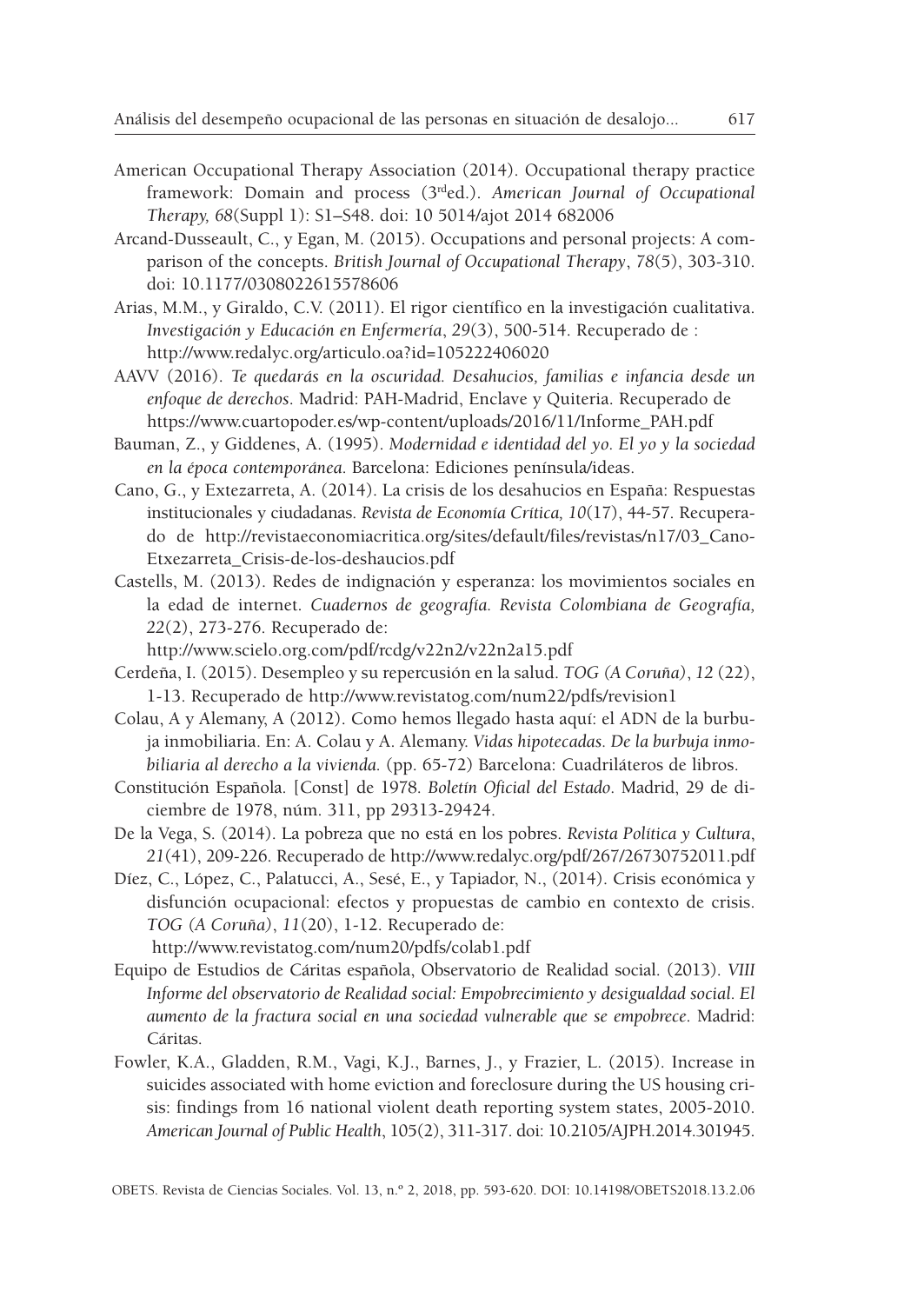- Galheigo, S., y Simó, S. (2012). Maestras de la terapia ocupacional. Sangra Galheigo: la poderosa emergencia de la terapia ocupacional social. *TOG (A Coruña)*, *9*(15), 1-41. Recuperado de http://www.revistatog.com/num15/pdfs/maestros.pdf
- Gil, A., y Campuzano, P. (2014). Pobreza y Salud. *Eu-topías*, 4(7), 71-78. Recuperado de http://eu-topias.org/pobreza-y-salud/
- Gómez, S. (2006). Equilibrio y organización de la rutina diaria. *Revista Chilena de Terapia Ocupacional*, 6(6), 1-11. doi: 10.5354/0717-5346.2006.111
- Guba, E., y Lincoln, Y. (2002). Paradigmas en competencia en la investigación cualitativa. En *Por los rincones. Antología de métodos cualitativos en la investigación social.* (pp.113-45). Hermosillo: Sonora.
- Hanneke, V. (2014). Abordando las desigualdades de la Terapia Ocupacional: contribuciones al programa del próximo MDG 2015 y el futuro que queremos para todos. *TOG (A Coruña)*, *12*(10), 33-49. Recuperado de http://www.revistatog.com /suple/num10/addressing.pdfs
- Hernández, R. Fernández, C., y Baptista, P. (2010a). El inicio del proceso cualitativo: planteamiento del problema, revisión de la literatura, surgimiento de las hipótesis e inmersión en el campo. En: R. Hernández, C. Fernández y P. Baptista. *Metodología de la investigación. (5ª ed.)* (pp.363-390). México: McGraw-Hill.
- Hernández, R. Fernández, C., y Baptista, P. (2010b). Muestreo en la investigación cualitativa. En: R. Hernández, C. Fernández y P. Baptista. *Metodología de la investigación*. *(5ª ed.)* (pp.392-406). México: McGraw-Hill.
- Hernández, R. Fernández, C., y Baptista, P. (2010c). Recolección y análisis de los datos cualitativos. En: R. Hernández, C. Fernández y P. Baptista. *Metodología de la investigación*. *(5ª ed.)* (pp 407-490). México: McGraw-Hill.
- Instituto Gallego de Estadística. (2015). *Execucións hipotecarias presentadas polos Tribunais Superiores de Xustiza. Datos por Comunidades Autónomas.* Recuperado de: http://www.ige.eu/igebdt/selector.jsp?COD=5228&paxina=001&c=0205005

Instituto Nacional de Estadística. (2015). *INE.* Recuperado de http://www.ine.es

- López, V., y Frías-Osuna, A. (2000). Concepto de salud pública. En: A. Frías-Osuna. *Salud pública y educación para la salud*. (p.3-14). Barcelona: Masson,
- Mejía, LM. (2013). Los determinantes Sociales de la Salud: base teórica de la salud pública. *Revista Facultad Nacional* de *Salud Pública*, *31*(1), 28-36. Recuperado de http://www.scielo.org.co/pdf/rfnsp/v31s1/v31s1a03.pdf
- Mangot, L. (2013). La plataforma de Afectados por la Hipoteca. De la crisis a la Estafa. Del prozac al empoderamiento. *Clivatge. Revista d'estudis i testimonis sobre els conflictes i els canvis socials*, *2*(2), 56-88. Recuperado de http://revistes.ub.edu/index.php/clivatge/article/view/10021
- Menéndez, F., Márquez I., Gay E., Armañanzas, G., Angosto, T., Gómez, C.,... Filgueira, J.(2013). Suicidios, desahucios y másrecortes. *Revista Norte de salud mental*, *11*(45), 7-9. Recuperado de https://dialnet.unirioja.es/descarga/articulo/4222059.pdf
- Morrison, R.J., Olivares, D.A., y Vidal, D.M. (2011). La filosofía de la Ocupación humana y el paradigma social de la ocupación. Algunas reflexiones y propuestas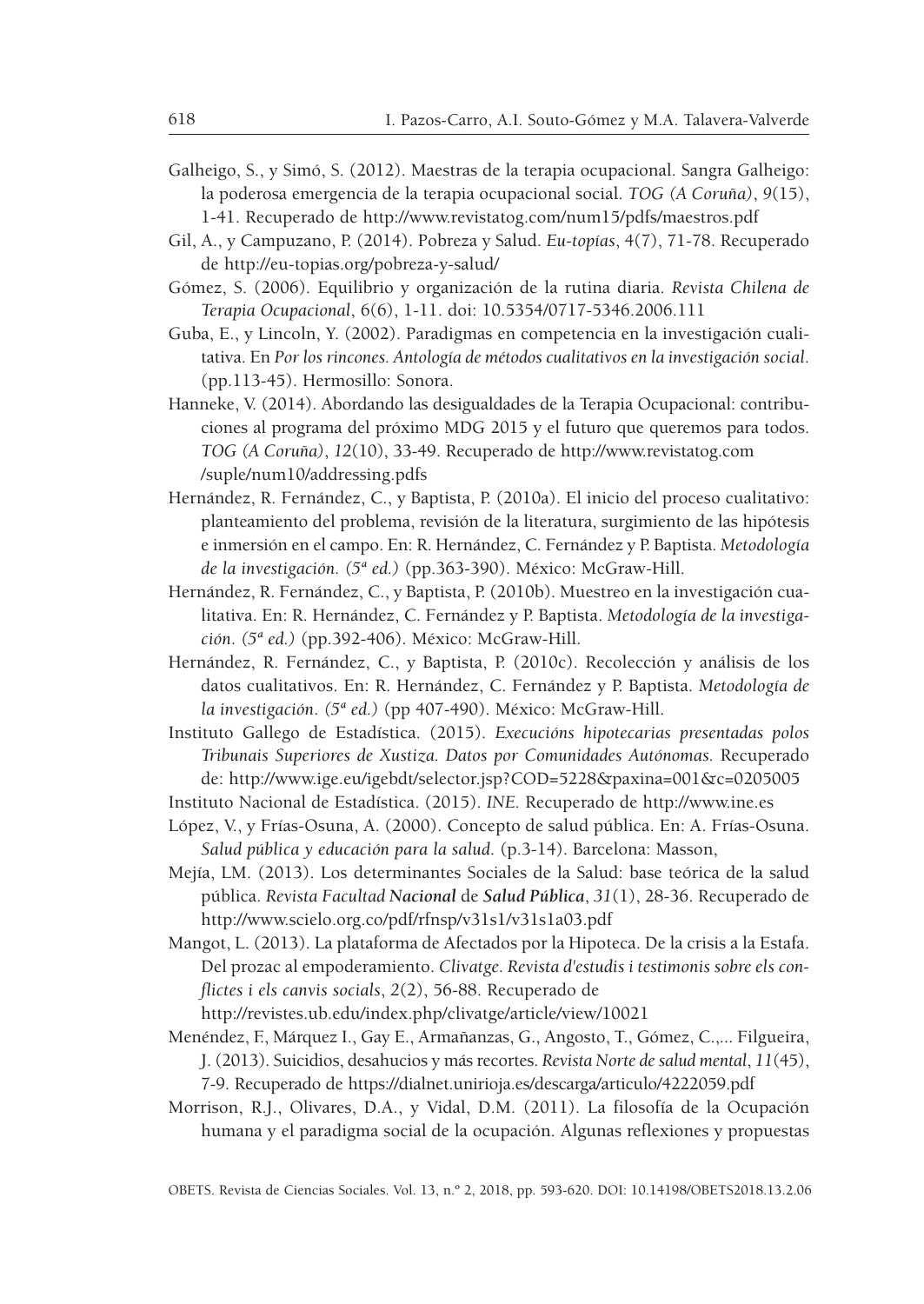sobre epistemologías actuales en Terapia Ocupacional y Ciencias de la Ocupación. *Revista Chilena de Terapia Ocupacional*, 11(2), 1-18. doi: 10.5354/0717-5346.2011.17785

- Moruno, P., y Romero, D.M. (2003). Definición de la terapia ocupacional. En: P. Moruno y D.M. Romero. *Terapia Ocupacional: Teoría y Técnicas*. (pp 41-53). Barcelona: Masson.
- Moruno, P., y Fernández, P. (2012). Análisis teórico de los conceptos privación, alienación y justicia ocupacional. *TOG (A Coruña)*, *9*(monog. 5), 44-48. Recuperado de http://www.revistatog.com/mono/num5/teorico.pdf
- Núñez, J.M. (2012). Estudio longitudinal de las familias afectadas por el desempleo: relaciones familiares, economía y salud. *INFAD Revista de psiquiatría y psicología del niño y del adolescente*, *1*(2), 361-369. Recuperado de https://dialnet.unirioja.es/servlet/articulo?codigo=5229514
- Nuño, J. (2014). Del "que se vayan" al "no nos representan". Respuestas de la crisis económica en España y Argentina. *Ágora*, *1*(2), 101-16. Recuperado de http://www.e-revistes.uji.es/index.php/kult-ur/article/view/1503
- Okuda, M., y Gómez-Restrepo, C. (2005). Métodos en investigación cualitativa: triangulación. *Revista Colombiana de Psiquiatría*, 34(1), 118-24.
- Oficina de Alto Comisionado para los Derechos Humanos, Organización de las Naciones Unidas. (2010). ONU Hábitat: *El derecho a una vivienda adecuada.* Génova: ONU.
- World Federation of Occupational Therapists (WFOT). (2006). *Position Statement of Human Rights*. Australia: WFOT
- Plataforma de Afectados por la Hipoteca, Observatorio DESC. (2013). *Emergencia habitacional en el estado Español, la crisis de las ejecuciones hipotecarias y los desalojos desde una perspectiva de derechos humanos. Barcelona: Plataforma de Afectados por la Hipoteca.* Recuperado de http://www.afectadosporlahipoteca.com/2013habita cional/informe-emergencia-habitacional/
- Plataforma de Afectados por la Hipoteca, Obervatori DESC.(2014). *Libro verde de la PAH: Una guía básica sobre la PAH.* Barcelona: Plataforma de Afectados por la Hipoteca.
- Real Academia de la lengua Española (2015). Diccionario de la Real Academia de la lengua Española. Madrid: RAE.
- Ruíz, J.L. (2012). Control de calidad de la metodología cualitativa. En: J.L. Ruíz Olabuenaga. *Metodología de la investigación cualitativa*. (pp 83-116). Bilbao: Deusto.
- Salgado, A.C. (2007). Investigación cualitativa: Diseños, evaluación del rigor metodológico y retos. *Liberabit (Lima)*. *13*(13), 71-78. Recuperado de: www.redalyc.org/articulo.oa?id=68601309
- Sánchez-Valdemoro, S. (2015). Crisis económica y vida diaria: elementos, fenómenos y políticas. *TOG (A Coruña)*, *12*(22), 1-14. Recuperado de: http://www.revistatog.com/num22/pdfs/colab2.pdf
- Sequera, J (2011). Del movimiento vecinal a las movilizaciones por una vivienda digna en Madrid. De la necesidad hecha derecho al derecho hecho necesidad.